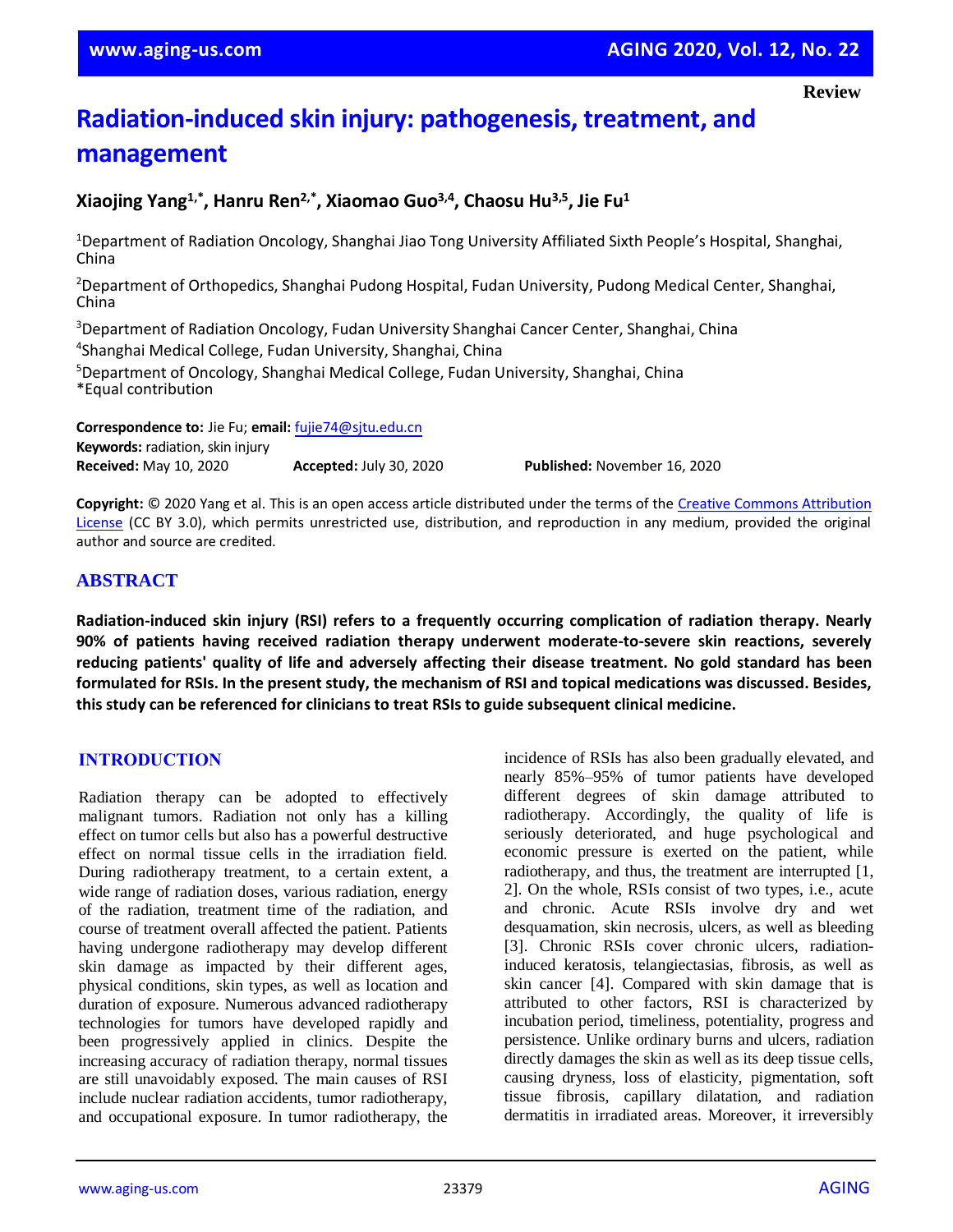damages microvascular and small blood vessel endothelial cells in skin tissue. As a result, patients' damaged skin does not heal for a long time, and it exhibits susceptibility to infection. The lesion eventually develops into fibrosis of the skin tissue and even becomes cancerous, significantly deteriorating patients' quality of life. Numerous existing medicaments and dressings worldwide are available to prevent and treat radioactive skin damage (e.g., corticosteroids, hyaluronic acid, triethanolamine, sucralfate cream, aloe, calendula cream, as well as water-based cream). The conclusions of various studies often appear to contradict each other and lack universality for the lack of high-quality large-sample studies and uniform assessment standards. Clinically, the prevention and management of RSI is commonly based on personal experience, without scientific evidence [5].

## **Pathophysiology and mechanism**

## **Fibrosis**

The pathophysiological variations in RSI consist of erythema and desquamation that occur shortly, as well as chronic skin atrophy, ulcers, telangiectasias and fibrosis [6, 7]. Progressive endometritis occurs for gradual occlusion of the microvasculature and hypoxia attributed to fibrosis. The wound healing in the illuminated area is limited as impacted by the disruption of the natural process of overlapping wound healing [8]. Radiation fibrosis refers to a harmful chronic disease that appears weeks to years after radiation [8]. Despite the rapid development of radiation therapy technology, radiation fibrosis is an irreversible procedure that significantly impairs the progress of radiation therapy and reduces the quality of life of patients [9]. Pandya et al. [10] tested specimens from 27 patients with oral squamous cell carcinoma who underwent radiation therapy for the jaw and neck. They reported significant tissue atrophy and atypical hyperplasia, increased fibrous exudative necrosis, thickened blood vessel walls, as well as dilated oropharynx of the salivary glands. Moreover, for the same patients, dense fibrosis with thick fibers was commonly identified in postradiation tissues. It was inferred that similar findings elsewhere were due to increased tissue fibrosis and hypoxia for microvascular damage. Glands in the dermis were similarly damaged. The mentioned findings again confirmed the characteristics of microvascular thrombosis and tissue fibrosis of the final ulcer attributed to skin variations after radiation [11]. Radiation fibrosis is a sophisticated reaction that involves multiple stages. It consists of inflammation, proliferation and remodeling. It is an abnormal wound healing process attributed to the imbalance of proinflammatory and profibrotic cytokines [12]. Increased connective tissue causes fibrosis and leads to organ dysfunction [13]. Fibroblast-derived myofibroblasts critically impact fibrosis development by continuously synthesizing ECM and secreting type I collagen and α-smooth muscle actin [14]. Facilitated synthesis and deposition of ECM and accumulation of fibroblasts are considered the characteristics of skin fibrosis. Several mechanisms are involved in skin fibrosis, including fibroblast differentiation [15], epithelial-to-mesenchymal transition (EMT), [16] and leukocyte recruitment [11].

Tissue damage repair and subsequent fibrosis involve multiple molecules and signaling pathways (e.g., transforming growth factor (TGF)-β, and Wnt/βcatenin) [17, 18]. TGF-β acts as a clear fibrosis driver. Radiation-induced TGF-β is expressed in skin tissue in a radiation dose–dependent manner [19]. TGF-β is combined with its receptor to form a trimeric complex, causing tissue fibrosis [20]. The TGF-β/Smad pathway is a significant signaling pathway involved in skin fibrosis. Activated Smad protein leads to the nucleus translocation, activates specific transcription, and triggers fibrosis in the nucleus [21]. Activated TGF-β regulates fibrotic target genes by phosphorylating Smad2/Smad3 proteins. The TGF-β signaling pathway has acted as a therapeutic target for radiation fibrosis [22]. Ionizing radiation is exerted on skin cells to cause apoptosis and generate free radicals and reactive oxygen species, primarily causing skin damage. The Wnt/βcatenin signaling pathway is vital to the physiological processes of early embryonic development, organ formation, and tissue regeneration in animals. Mutations in vital proteins in this signaling pathway can cause abnormal signal transduction, causing abnormal development or tissue regeneration [23]. A schematic is presented in Figure 1.

# **Changes of skin lipid metabolism**

Skin fat represents the main building block of human skin. Skin lipids have a radioprotective role. Radiation modulates skin lipid metabolism by downregulating multiple pathways. It also reduces the amount of skin fat and variations in lipid metabolism. Mature adipocytes promote the migration of co-cultured keratinocytes and fibroblasts, but do not promote their proliferation. Fatty acid–binding protein 4 can be incorporated into skin cells and promote the repair of DNA damage in irradiated skin fibroblasts. Radiation induces skin lipid remodeling, and skin fat cells have protective effects on radiation-induced skin damage [24]. Radiation-induced skin damage is depicted by a chronic inflammatory state and an increase in ROS synthesis. Ionizing radiation facilitates the synthesis of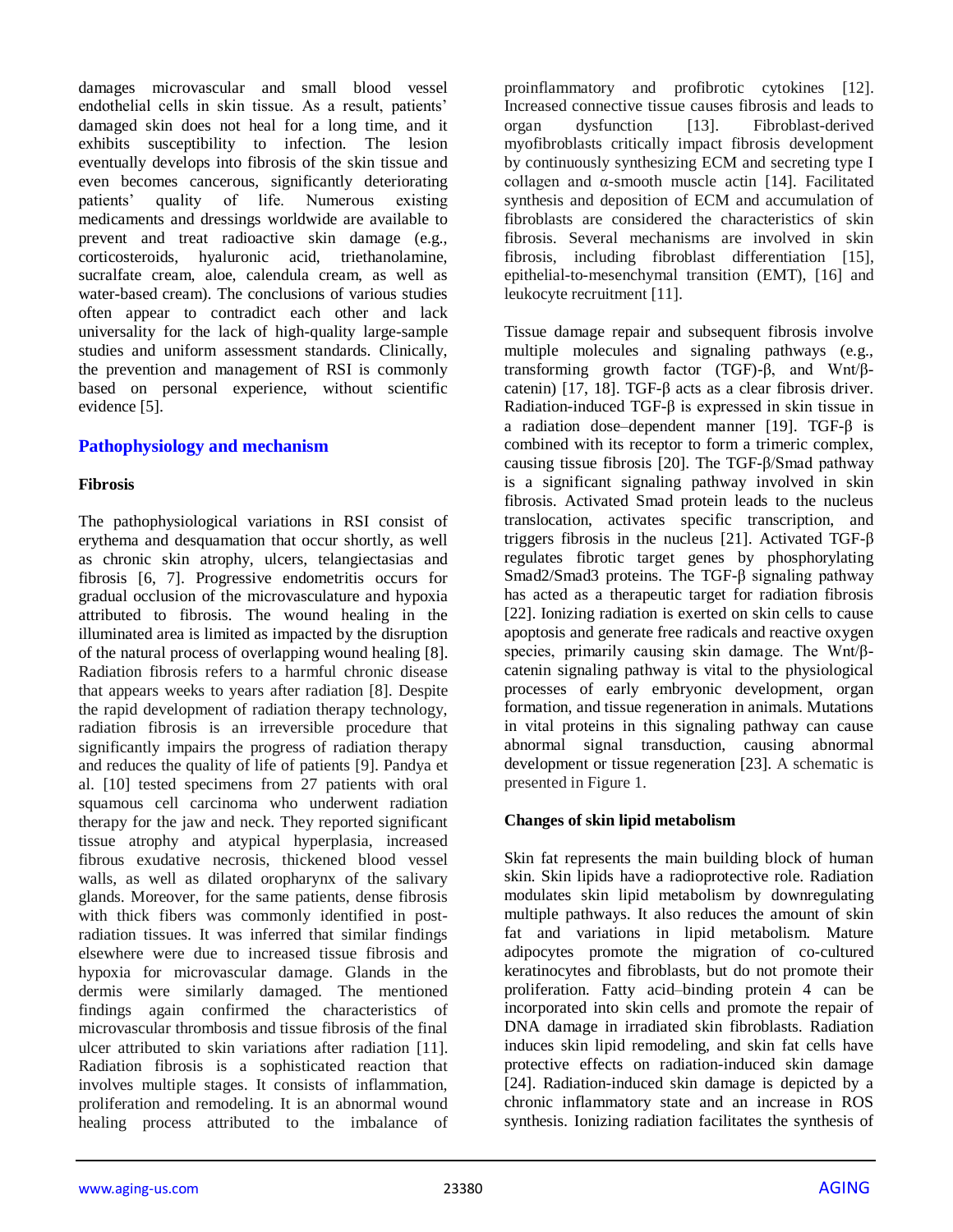reactive nitrogen and oxygen species (RNS/ROS) for the radiolysis of water [25]. The mentioned reaction can induce oxidative damage and cytotoxicity, thereby causing acute or chronic skin damage. The use of antioxidants can reduce the damage attributed to radiation [26]. For instance, superoxide dismutase and its mimetics reduce ROS levels and RSI. Rare is known regarding the underlying mechanisms by which radiation generates and amplifies ROS. Nitric oxide (NO) is critical to the homeostasis of the functioning of the skin and has become the target of treatment for specific skin diseases [27]. In mammals, NO is synthesized by L-arginine, NADPH, as well as NO synthase (NOS) in oxygen. NOS isoforms are identified in the skin, and 5,6,7,8-tetrahydrobiopterin (BH4) acts as an important cofactor for NOS [28]. ROS synthesis may hinder the use of BH4 for the oxidation of BH4 to dihydrobiopterin (BH2). Accordingly, uncoupling of NOS may be caused, and the synthesis of oxidative superoxide radicals can be facilitated [29]. The inhibition of GCH1 *in vivo* increases oxidative stress and down-regulates the white blood cell count after radiation [30]. Radiation destroys BH4, thereby enhancing the ROS cascade response. GCH1 revives BH4 levels and ROS synthesis [31].

#### **Apoptosis**

Ionizing radiation is capable of affecting G2- and Mphase cells in the cell cycle, thereby causing apoptosis and impaired cell proliferation and migration; as a result, an overall cell depletion is caused. Ionizing radiation can damage collagen structures. Cell proliferation is suppressed in irradiated wounds. Increased matrix metalloproteinases (MMPs) that are not counteracted by tissue inhibitors of MMPs (TIMP) cause abnormal degradation of ECM. Under decreased angiogenesis and increased transforming growth factorβ (TGF-β) levels, blood vessels show variations, causing increased endothelial fibrosis; subsequent occlusion of the vascular lumen causes tissue hypoxia. The low expression level of apoptosis-inhibiting gene *Ras* and the over-expression of apoptosis-inducing genes *p35* and others attributed to radiation during radiotherapy causes excessive apoptosis in patients' bodies; thus, their skin is damaged. Existing studies reported that considerable radiation is generated during radiotherapy, and the reactive oxygen species and free radicals generated by the radiation can seriously damage the basal cells of the human body. Moreover, radiation inhibits the basal cell division and migration



**Figure 1. Schematic diagram of related molecular mechanisms that may be involved in RSI.**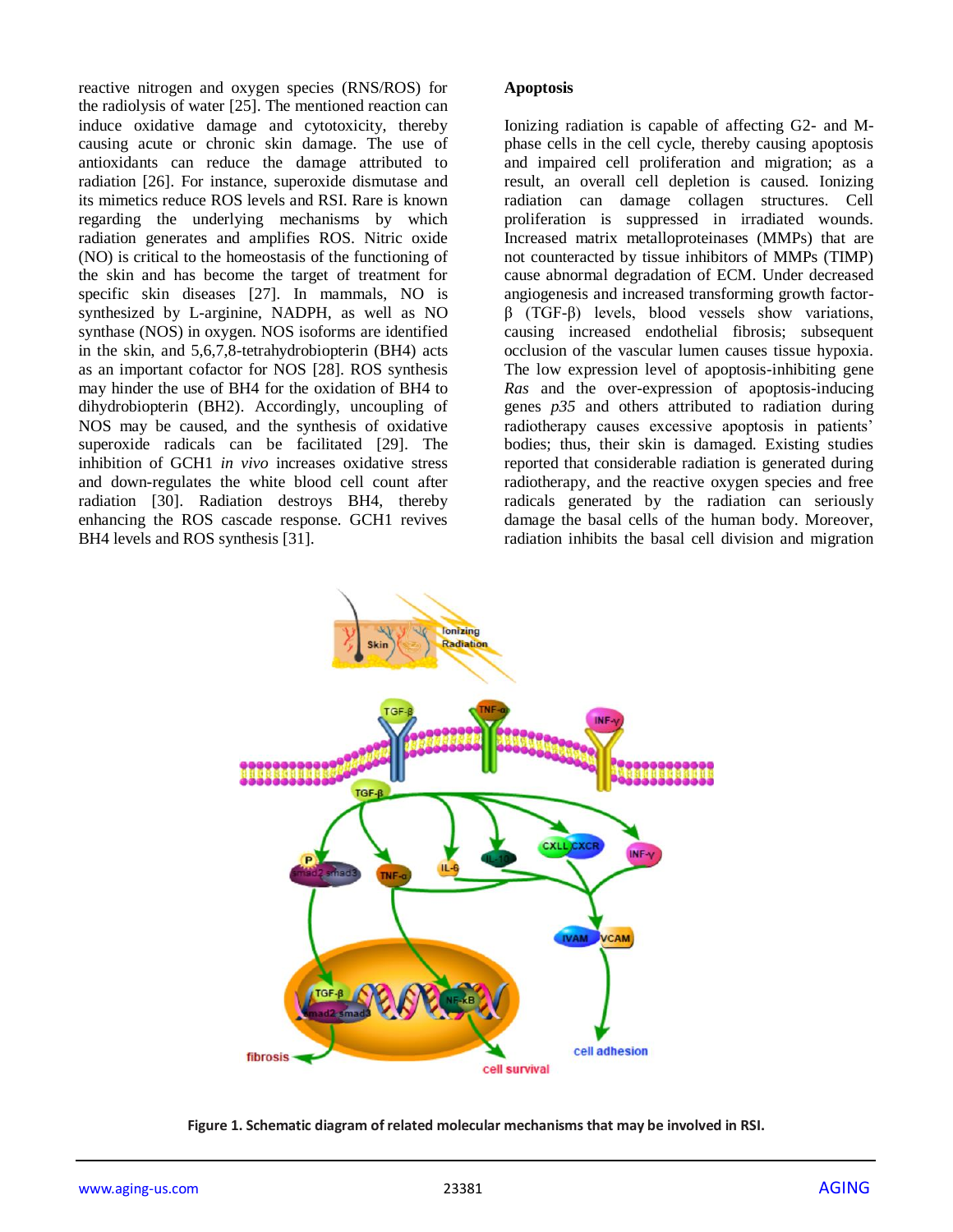of keratinization function, inducing RSI in patients having received radiotherapy [32]. Moreover, radiation can lead to high expression levels of p53 and Bax proteins; it causes apoptosis and necrosis of local tissues (e.g., vascular endothelial cells, fibroblasts and epidermal cells); it adversely affects the process of neovascularization, wound margin contraction, as well as wound epidermalization [33]. Existing studies revealed that cytokines are directly or indirectly involved in radiation-induced damage [34]. IL-10 is capable of inhibiting the inflammatory response and reducing the activity of macrophages [34]. Neutrophils refer to the first cells that intrude the wound site within minutes after injury. They undergo apoptosis and are phagocytosed by macrophages 24–48 h after injury. The mentioned macrophages engulf cell debris and secrete growth factors that are critical to wound healing.

Ionizing radiation boosts the synthesis of reactive nitrogen and oxygen species (RNS/ROS) as impacted by the radiolysis of water [25]. The mentioned reaction causes oxidative damage and cytotoxicity, thereby causing acute or chronic skin damage. The use of antioxidants can mitigate the damage attributed to radiation [26]. For instance, superoxide dismutase and its mimetics down regulated ROS levels and RSI. The underlying mechanisms by which radiation generates and amplifies ROS are rarely known. Nitric oxide (NO) is critical to the homeostasis of the functioning of the skin, which has become the target of treatment for specific skin diseases [27]. In mammals, NO is synthesized by L-arginine, NADPH and NO synthase (NOS) in oxygen. NOS isoforms are identified in the skin, and 5,6,7,8-tetrahydrobiopterin (BH4) acts as a crucial cofactor for NOS [28]. The ROS synthesis may reduce the use of BH4 due to the oxidation of BH4 to dihydrobiopterin (BH2). This may cause uncoupling of NOS and lead to increased synthesis of oxidative superoxide radicals [29]. The inhibition of GCH1 *in vivo* increases oxidative stress and reduces the white blood cell count after radiation [30]. Radiation destroys BH4, thereby increasing the ROS cascade response. GCH1 revives BH4 levels and ROS synthesis [31].

## **Changes of the process of neovascularization**

Radiation can also cause a reduction in the expression levels of angiogenic factors. It up-regulates the expression levels of proinflammatory cytokines IL-1, IFN-γ, TNF-α, and IL-6, prevents collagen deposition, and induces TGF-beta1 expression by macrophage/stromal cell activation. Elevated levels of TGF-beta1 break down collagen and stimulate microvascular variations [8]. Neovascularization requires signaling through the vascular endothelial growth factor (VEGF) family [35]. VEGF refers to a marker of neovascularization. After exposure to 10 Gy irradiation, the synthesis of angiogenic factor VEGF in the blood of rat tumor carriers was significantly hindered [36]. Low levels of VEGF after radiotherapy indicated that targeted VEGF treatment enhanced vascular repair. Preclinical studies supported this by showing that irradiated rat bladder administrated with VEGF resulted in a marked reduction in fibrotic tissue and enhanced tissue angiogenesis [37]. PlGF refers to a member of the VEGF family and is involved primarily in pathological angiogenesis, including cancer. PlGF helps in wound healing by provoking blood vessel formation, macrophage recruitment, keratinocyte migration, and formation of granular tissue [38]. bFGF is an angiogenic growth factor with the ability to induce endothelial cell proliferation and migration. It is capable of expediting the healing of second-degree burn wounds and improving scar quality [39]. In burns, dermal components are required for surface resurfacing, and bFGF enhances wound healing and elevates the number of skin-derived mesenchymal stem cells in a dosedependent manner under serum-free conditions [40]. In surgery, bFGF is immediately used for skin grafts and artificial dermal reconstruction after debridement [41]. Early use in local tissue may effectively protect radiation-damaged cells from cell death [42].

# **General management**

RSI management should start with patient education in skin care before, after and during radiation treatment (e.g., skin care, psychological care and diet care).

# **Skin care**

Skin care refers to the cleaning and care of patients' skin, capable of effectively preventing wound infections as well as reducing the physical symptoms of discomfort to ensure the subsequent treatment of patients. Patient education should promote personal and wound hygiene, facilitate comfort, prevent trauma to the damaged skin, and manage radiation dermatitis. First of all, soft cotton clothing should be selected for the patient to prevent large friction to patients' skin. Applying all kinds of irritating drugs or cosmetics is strictly prohibited. The body should not be scrubbed with soap, iodine, etc. Also, the use of ice or heat should prohibited. The hair in the exposed area of the body should not be shaved. The skin in the skin-irradiated area should be kept dry and clean. Certain basic hygiene habits are beneficial for managing radiation-induced skin toxicity. Intensive studies have been conducted on warm soapy water and warm water washing, which has now been recommended by clinicians [42]. Reports showed a marked reduction in itching and a lower RTOG radiation dermatitis score in moderate soap and water washing compared with no washing [43].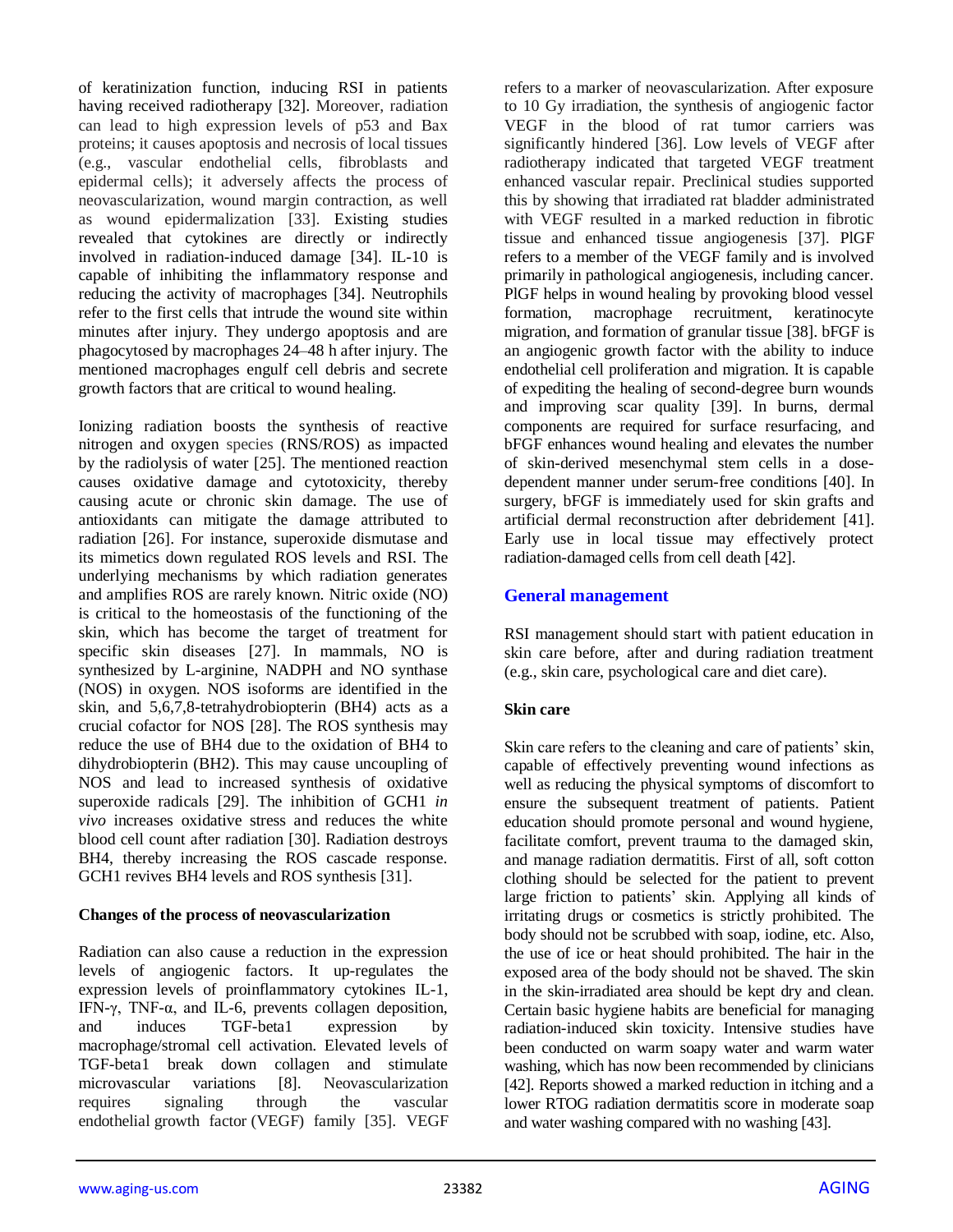#### **Psychological care**

Overall, patients have different levels of fear before receiving radiotherapy, which is quite normal. The nursing staff of the hospital should provide the patient knowledge regarding radiotherapy, various precautions, possible adverse reactions of various types in the body, and also skin care timely. Timely and effective communication can alleviate patients' internal stress, and the patients can have a more relaxed attitude towards treatment.

## **Diet care**

A high-fat diet increases skin fat and increases resistance to RSI [24]. It is recommended that patients increase the amount of high-fat foods during treatment.

# **Therapy**

Methods and possible mechanisms for treating RSI are showed in Table 1.

## **Physical therapy**

## *Hyperbaric oxygen therapy (HBOT)*

HBOT refers to treatment with 100% oxygen at pressures above atmospheric pressure [44]. Studies have shown that the slow wound healing of patients results from hypoxemia for the fractured surface of the wound blood vessels. Oxygen therapy on skin lesions of patients can effectively increase the oxygen supply function of the skin lesions, reduce the inflammatory exudation of the wound, and accelerate the drying and healing of the wounds.

## **Herbal**

## *Calendula*

Calendula exerts antibacterial, anti-inflammatory and antioxidant effects, and it is capable of promoting angiogenesis. For this reason, it can repair wounds [45]. Pommier et al. delved into the effect of calendula on radiation-induced skin damage. Compared with triethanolamine, calendula significantly lowered the incidence of dermatitis. Moreover, patients administrated with calendula had fewer interruptions during radiation therapy and less radiation-induced pain [46].

## *Catechins*

Catechin is a natural phenolic compound. For its antioxidant activity, it can heal the skin damage from UV rays [47]. Epigallocatechin-3-gallate (EGCG) is the primary component of catechins. Studies have demonstrated its ability to inhibit radiation-induced damage to human skin cells and mouse skin [48].

EGCG protects cells from ROS by scavenging hydroxyl free radicals, superoxide anions, as well as hydrogen peroxide [49]. It can effectively mitigate radiation-induced damage. Clinical trials have confirmed the security of EGCG as well as its capability to avoid serious RSI. EGCG can continuously weaken tenderness, itching, pain and burns [50].

#### *Aloe vera*

Aloe vera is considered a natural anti-inflammatory herb that mitigates radiation-induced skin damage [51]. Traditional Chinese medicine believes that RSI is primarily attributed to heat poisoning. Hence, heat treatment and detoxification should be employed as the major methods in traditional Chinese medicine treatment. As revealed from the results of traditional Chinese medicine treatment, evenly applying fresh aloe vera juice to the affected area daily can effectively mitigate the skin damage of patients. Aloe vera is not only cheap and effective, but also easy to use. Despite the mentioned encouraging properties, aloe vera has not been shown to decrease serious radiation-induced skin damage [52]. Compared with aqueous lotions in large randomized controlled trials (RCTs), it is less effective in alleviating patients' symptoms [52].

## *Chamomile*

Chamomile is derived from a medicinal plant with antiinflammatory, antibacterial, and antispasmodic effects [53]. Despite the mentioned encouraging properties, the study of Ferreira et al. failed to illustrate the benefits of chamomile in treating RSI [54].

## *β-Sitosterol*

β-Sitosterol acts as a vital composition of sesame oil and beeswax. It is a herbal preparation with analgesic, antibacterial and anti-inflammatory components [55]. Compared with triethanolamine, it exhibits no major discrepancy to treat grade 2 and grade 3 dermatitis. However, the use of β-sitosterol significantly down regulated the incidence of severe itching and local skin pain [56].

## **Topical vitamins**

#### *Ascorbic Acid (ASC)*

ASC (vitamin C) serves as an antioxidant and scavenges free radicals. ASC is capable of maintaining the enzymatic activity in patients' body, enhancing the tissue function of the biofilm and mitochondria, removing free radicals from the human body, and effectively treating the radiation-caused skin damage. Moreover, ASC can be involved in the normal metabolism of the human body, helping the body repair skin epithelial cells [57]. Halperin et al. delved into the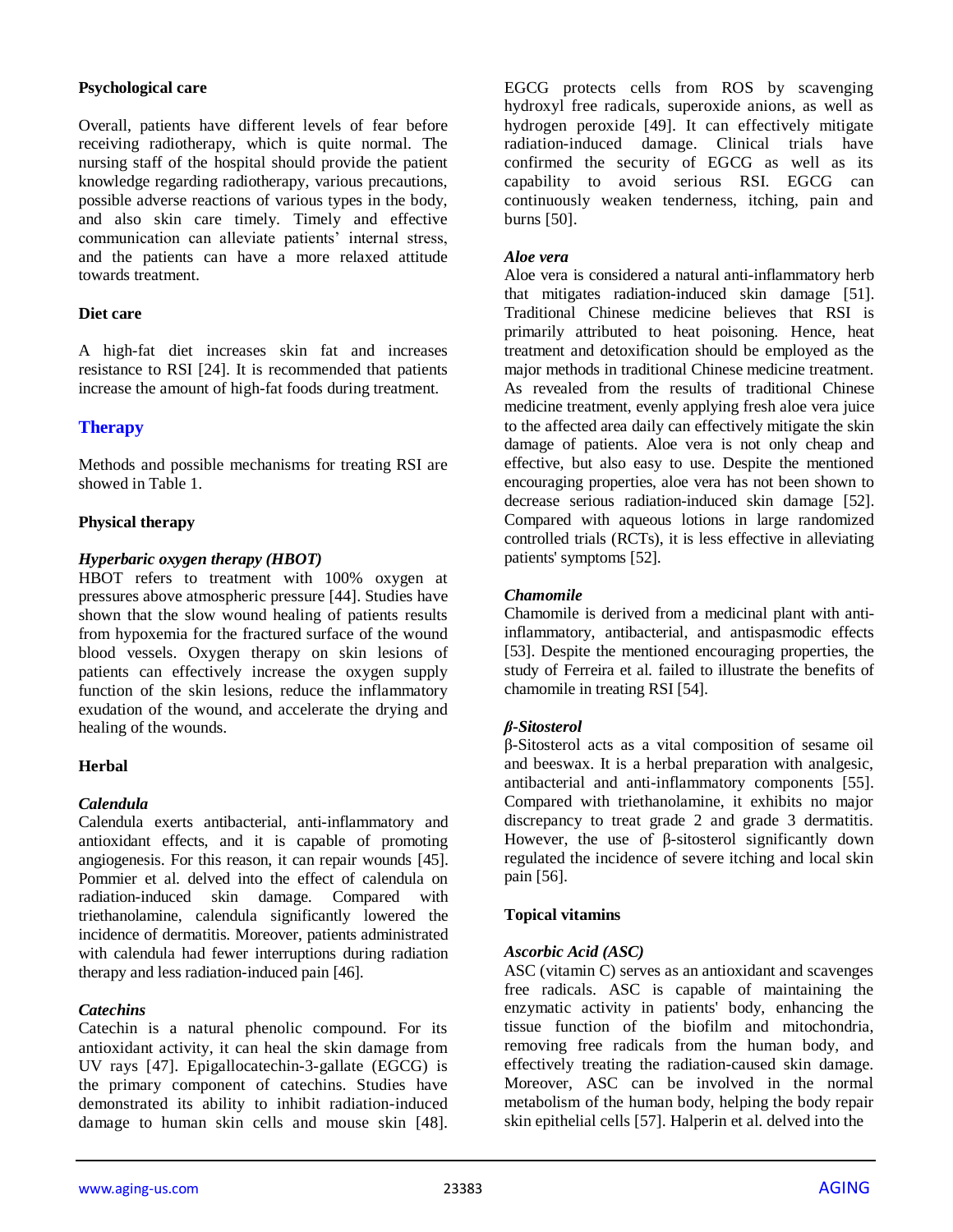| <b>Treatment</b>                                 | <b>References</b>                         | <b>Mechanism</b>                                                                 |
|--------------------------------------------------|-------------------------------------------|----------------------------------------------------------------------------------|
| <b>HBOT</b>                                      | Bassetto, F., et al. 2019 [44]            | increase the oxygen supply, reduce the inflammatory                              |
|                                                  |                                           | exudation                                                                        |
| Calendula                                        | Gilca, M., et al. 2018 [45]               | antibacterial, anti-inflammatory, antioxidant, and                               |
|                                                  |                                           | promote angiogenesis                                                             |
| Catechin                                         | Scalia, S., et al. 2013 [47]              | antioxidant                                                                      |
| Aloe Vera                                        | Surjushe, A., et al. 2008 [51]            | anti-inflammatory                                                                |
| Chamomile                                        | Aggag, M.E., et al. 1972 [53]             | anti-inflammatory, antibacterial and antispasmodic                               |
| $\beta$ -Sitosterol                              | Atiyeh, B.S., et al., 2002 [55]           | analgesic, antibacterial, and anti-inflammatory                                  |
| <b>ASC</b>                                       | Aubertin, A. 1991 [57]                    | antioxidant                                                                      |
| Pantothenic Acid                                 | Aubertin, A. 1991 [57]                    | promote epithelial regeneration                                                  |
| HA                                               | Liguori, V., et al. 1997 [59]             | prevent ROS injury                                                               |
| <b>EGF</b>                                       | Haubner, F., et al. 2012 [60]             | induce the proliferation of fibroblasts, epidermal stem                          |
|                                                  |                                           | cells, and keratinocytes                                                         |
| <b>GM-CSF</b>                                    | Cioffi, W.G., et al. 1991 [64]            | lymphokine                                                                       |
| <b>PTX</b>                                       | Kumar, D., et al. 2018 [66]               | anti-inflammatory; inhibit the TGF- $\beta$ expression                           |
| Plasma                                           | Lee, J., et al. 2019 [69]                 | enhance cell function through AKT signaling                                      |
| Interleukins                                     | Wei, J., et al. 2019 [70]                 | inflammatory                                                                     |
| <b>SODs</b>                                      | Kumar Soni, S., et al. 2019 [74]          | endogenous enzymatic antioxidants                                                |
| Triethanolamine cream                            | Lessmann, H., et al. 2009 [77]            | reduce dryness, inflammation and edema                                           |
| Corticosteroids                                  | Haruna, F., et al. 2017 [78]              | anti-inflammatory                                                                |
| <b>Statins</b>                                   | Khattri, S., et al. 2013 [80]             | immunomodulatory, anti-inflammatory, metabolic,<br>antioxidant and antibacterial |
|                                                  |                                           |                                                                                  |
| Trolamine                                        | Coulomb, B., et al. 1997 [83]             | recruit macrophages and stimulate granulation tissue                             |
| Sucralfate                                       | Kouloulias, V., et al. 2013 [88]          | anti-inflammatory and antibacterial                                              |
| <b>SSD</b>                                       | Shanmugasundaram, N., et al. 2009<br>[89] | anti-inflammatory                                                                |
| <b>Silver Nylon Dressing</b>                     | Niazi, T.M., et al. 2012 [91];            | anti-inflammatory; barrier-enhancing                                             |
|                                                  | Aquino-Parsons, C., et al. 2010<br>$[92]$ |                                                                                  |
| Silver-containing foam<br>dressings with Safetac | Davies, P., et al. 2017 [93]              | provide a moist healing environment                                              |

Abbreviations: RSI: Radiation-induced skin injury; HBOT: Hyperbaric oxygen therapy; ASC: Ascorbic Acid; PTX: Pentoxifylline; HA: Hyaluronic Acid; EGF: Epidermal Growth Factor; GM-CSF: Granulocyte Macrophage-Colony Stimulating Factor; SODs: Superoxide dismutases; SSD: Silver Sulfadiazine

workable shielding part of ASC in radiation therapy. However, the data failed to indicate any advantage of ASC in treating skin damage attributed to radiation therapy [57].

## *Pantothenic Acid*

Pantothenic acid (i.e., vitamin B5) is critical to metabolism and to maintain skin integrity. The lack of pantothenic acid can cause dermatitis, while its excess can promote epithelial regeneration. The data showed that topical fentanyl cream did not exert a protective effect on radiation-induced dermatitis [57].

#### **Endogenous agents**

#### *Hyaluronic Acid (HA)*

HA is a carbohydrate polymer throughout the connective tissue. It is a vital component in ECM of the dermis [58]. A preliminary study using cultured fibroblasts showed that topical application of HA prevented ROS injury attributed to radiation. In one study, HA significantly decreased the occurrence of serious skin injuries [59]. However, Pinnix et al. discovered that the discovered that the area administrated with oil was better than that administrated with HA [58].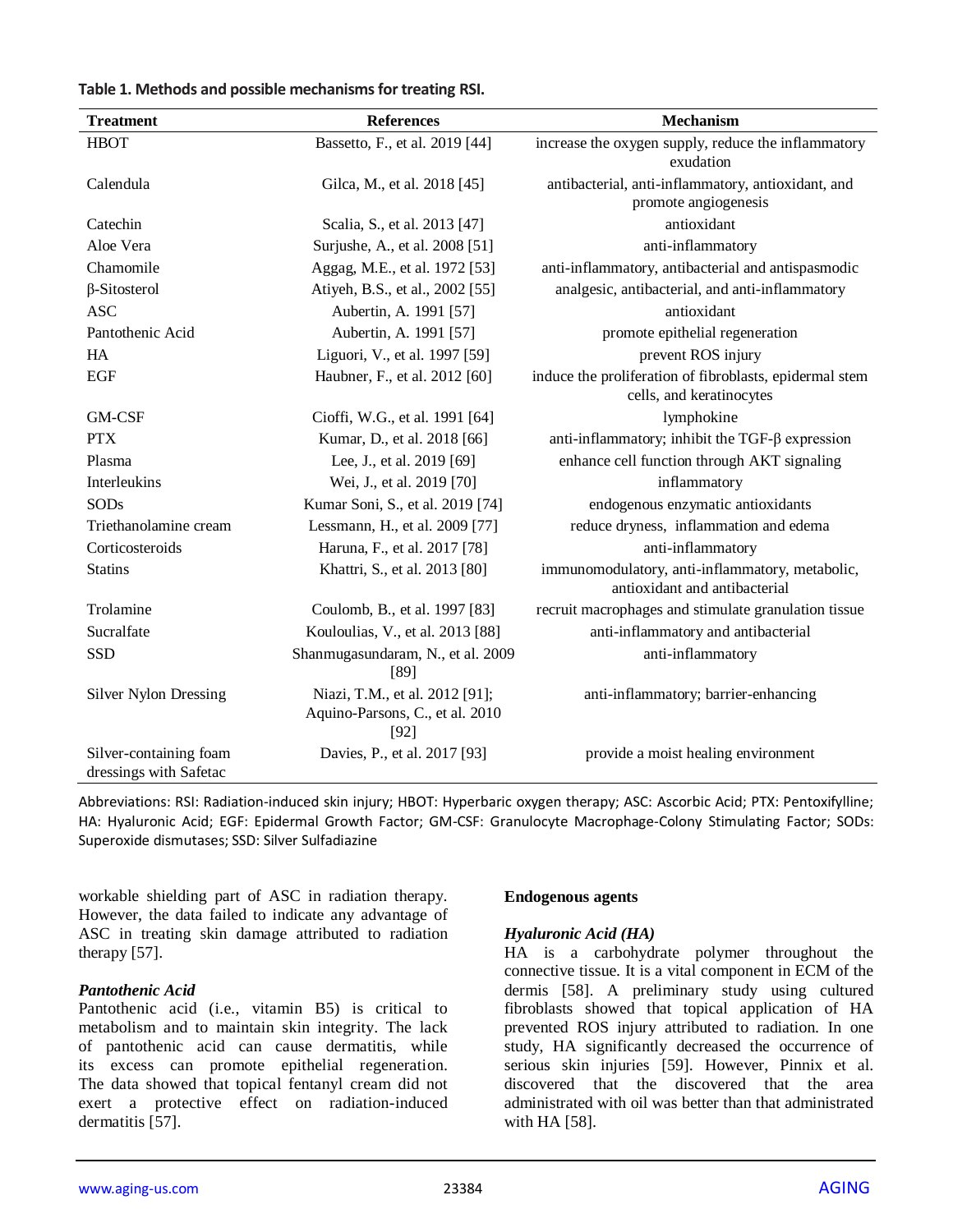## **Biologic preparations**

## *Epidermal Growth Factor (EGF)*

EGF is important in inducing the proliferation of fibroblasts, epidermal stem cells, and keratinocytes [60]. Reports have demonstrated that platelet, macrophages, and fibroblasts release EGF in acute wounds and adjuvant treatments [61]. EGF is capable of expediting the local healing of diabetic foot ulcers [62]. Kang et al. confirmed that the topical use of EGF downregulated the incidence of grade 2 toxicities in patients with radiotherapy [63].

## *Granulocyte Macrophage-Colony Stimulating Factor (GM-CSF)*

GM-CSF is a lymphokine that facilitates the chemotacticity of monocytes into tissues, thus hampering the progress of macrophages. Macrophages secrete plasminogen activator in the presence of GM-CSF [64]. Patients administrated with steroids and GM-CSF had lower radiation dermatitis scores and less pain compared with those administrated with topical steroids alone [65].

# *Pentoxifylline (PTX)*

refers to a competitive nonselective phosphodiesterase inhibitor. For its anti-inflammatory effect, it has been widely used in skin diseases; it can repair the radiation-induced damage by inhibiting the TGF-β expression [66]. Existing studies reported that a combination of pentoxifylline and alpha-tocopherol mitigates fibrosis for at least 6 months [67]. Microparticles loaded with pentoxifylline and succinate D-α-tocopherol act as a novel topical formulation that locally targets inflammatory cytokines and oxidation pathways, which are applied to the skin after local laser ablation [68].

## *Plasma*

Platelet-rich plasma (PRP) can improve the healing of skin wounds. Lee et al. studied the regeneration function of PRP by locally irradiating the back skin of mice. As revealed from the results, PRP enhances cell function via AKT signaling, thereby facilitating the regeneration of irradiated skin. The ability of PRP to promote skin healing is worth conducting clinical research and application [69].

# *Interleukins (ILs)*

Proinflammatory cytokines are critical to the adverse effects of early and late ionizing radiation. Inflammatory bodies are capable of maturing the proinflammatory cytokines (IL-6, IL-18, IL-22, and IL-1β), as well as exacerbating radiation damage [70–72]. It can be seen that inhibiting the expression of inflammatory factors can promote skin repair. However, IL-12 has a

radioprotective effect on radiosensitive systems such as bone marrow and gastrointestinal tract and it is a potential mitigator of RIS [73].

## *Superoxide dismutases (SODs)*

SODs are endogenous enzymatic antioxidants that can act as an indicator to assay radiation-induced skin damage [74]. Existing studies suggested that oral administration of SOD-gliadin or SOD/catalase mimetic can prevent or mitigate radiation-induced skin fibrosis and injury in mice [75, 76].

## **Pharmaceuticals**

## *Triethanolamine cream*

Triethanolamine cream is a compound preparation with good hydration. Applying it to the damaged area of the patients' skin can drains and cleans the area, as well as effectively reducing patients' skin dryness, decreasing body inflammation and edema response, facilitating patients' body microcirculation and enhancing skin tolerance, thereby expediting the healing of the wound [77].

## *Corticosteroids*

Corticosteroids have anti-inflammatory effects. They are commonly employed to treat radiation-induced dermatitis because of its ability to prohibit radiationinduced cytokine proliferation [3]. Haruna et al. showed that the use of corticosteroids avoided the occurrence of wet desquamation and lowered the severity of RSI. The beneficial role of corticosteroids in preventing RSI has been verified [78]. Ho et al. demonstrated topical corticosteroids to be effective to reduce eczema peeling, reduce the frequency of serious skin toxicity and delay the occurrence of grade 3 dermatitis [79].

## *Statins*

On the whole, statins are adopted to treat hypercholesterolemia and prevent heart disease. They also have immunomodulatory, anti-inflammatory, metabolic, antioxidant and antibacterial characteristics [80]. Existing studies reported that statins can improve skin-related diseases and promote wound healing in ulcers [81]. Ghasemi et al. divided patients into the atorvastatin group and the placebo group for analysis, and the results showed that the reported use of atorvastatin mitigated primarily radiation-induced breast swelling, itching and pain [82].

## *Trolamine*

Trolamine is a topical oil-in-water emulsion widely used to treat RIS in the clinic. Trolamine acts as a nonsteroidal anti-inflammatory drug by recruiting macrophages and stimulating granulation tissue [83]. Multiple RCTs reported that triethanolamine in aloe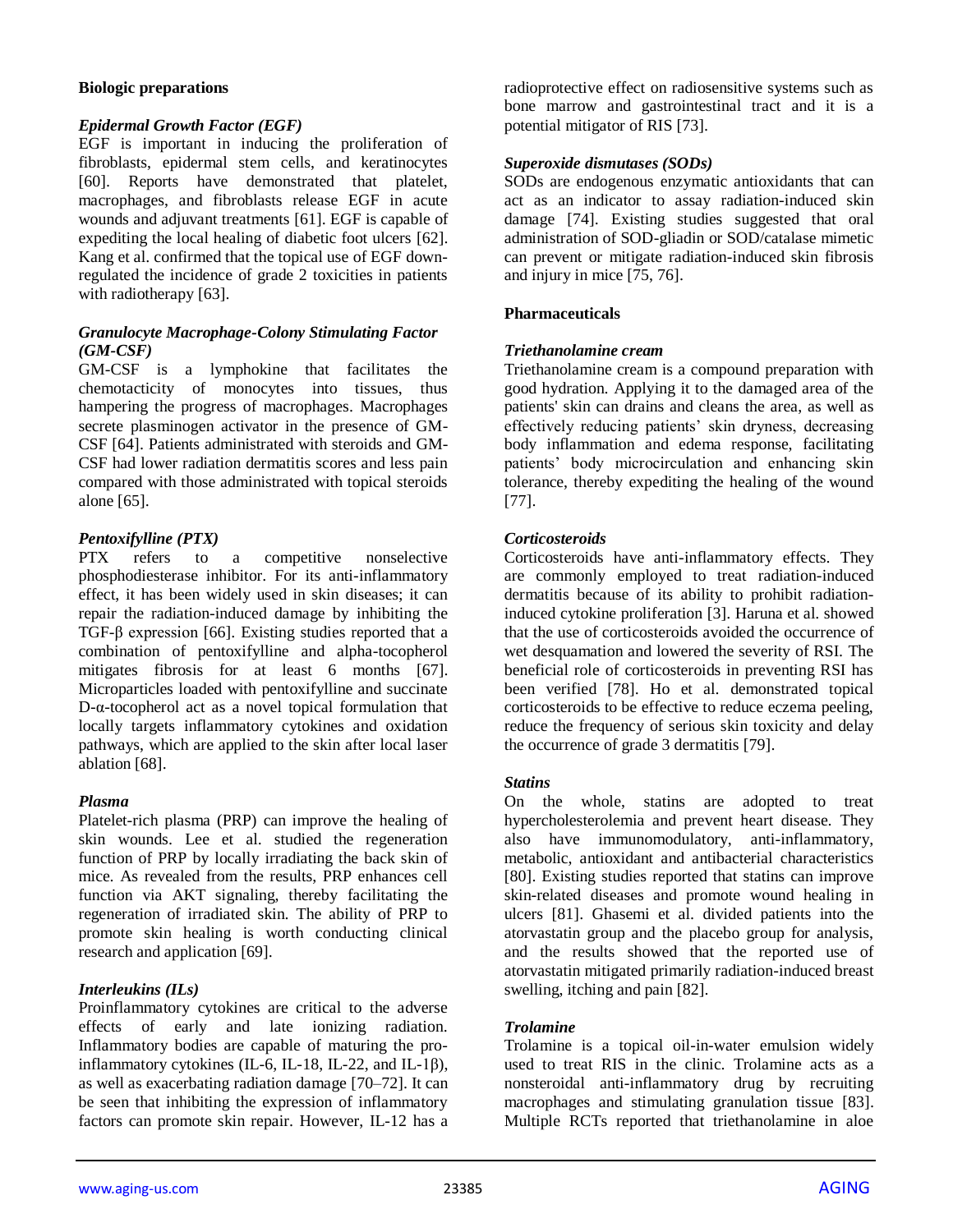vera–, vitamin-, and lipid-based creams or placebos could treat RD [84, 85]. As demonstrated by Abbas et al., the incidence of RTOG grade 3 dermatitis was down-regulated in patients with squamous cell carcinoma of the head and neck using triethanolamine emulsions [86]. Moreover, triethanolamine mitigated patient discomfort compared with β-sitosterol [56].

#### *Sucralfate*

Sucralfate refers to the primary aluminum salt of sucrose octasulfate and an ordinary anti-ulcer drug when taken orally. Sucralfate exerts a significant barrier effect and exhibits anti-inflammatory and antibacterial properties; it can facilitate angiogenesis as well. Three studies were conducted to determine the clinical effect of sucralfate to treat RIS, with mixed results. In clinical studies, however, sucralfate significantly mitigated the severity of dermatitis or alleviated the symptoms of patients [87]. Fortunately, Kouloulias reported the conducive functions of sucralfate in a small and nonrandomized study [88].

#### **Metallic ointments and dressings**

#### *Silver Sulfadiazine (SSD)*

The topical antibacterial agent SSD is used primarily as a topical cream for serious burns. SSDs have displayed antiinflammatory characteristics; they strengthen the barrier to protect the skin from infections [89]. When employed to manage RD, the overall RTOG dermatitis grade of SSD was lower than that of the control group [90].

## *Silver nylon dressing*

Silver nylon dressing is a nonadhesive nanocrystalline material. It is used clinically as a burn dressing. However, recent studies showed that nylon silver dressings helped control skin toxicity attributed to radiation [91, 92]. Compared with SSD, nylon silver dressing was superior in reducing the average dermatitis score and had a better effect. Compared with steroids, humectants, and SSD, it mitigated itching, pain and burning [91, 92].

## *Silver-containing foam dressings with Safetac*

Silver-containing foam dressings with Safetac is considered a transparent dressing that can gently be adhered to various skin surfaces. It can provide a moist healing environment for wounds and effectively protect and repair damaged skin [93], without interfering with the radiation dose. Several studies exploited this dressing to achieve good results [94, 95]. However, the sample size of the mentioned studies was generally small, the evidence strength was insufficient, and the credibility was low. For the mentioned reason, the conclusions were difficult to generalize directly to the clinic. Some researchers considered that self-adhesive

soft silicone film dressings were not practical and suitable for all radiotherapy sites. Existing studies on self-adhesive soft silicone film dressing worldwide are basically limited to the prevention stage of radiation dermatitis [95, 96]. Some researchers exploited a novel type of soft silicone foam dressing to treat radiation-induced skin injuries and achieved effective results [97].

## **Future directions**

#### **Stem cells**

Studies have reported that stem cells are a promising way to treat refractory skin damage. Human fetal skin stem cells (hFSSC) cover considerable stem and progenitor cells for development, which help treat skin damage. hFSSC is less antigenic and less likely to be rejected by transplant recipients [96]. Because of the mentioned characteristics, hFSSC can promote skin repair *in vivo* and is beneficial for skin damage [98]. Because of these characteristics, hFSSC can promote skin repair *in vivo* and is beneficial for skin damage [99]. Fetal skin in the uterus applies to scar-free tissue repair. Adult skin wounds heal slowly and form scars. The unique characteristics of hFSSC can promote scarless repair of wounds [100]. Stem cells can promote the repair of radiation-induced skin damage. Chao et al. used adipose-derived stem cells (ADSCs) as seed cells and HA as a carrier to prepare stem cell complexes to treat radiation-induced skin damage in rats [101]. Akita et al. performed a local injection of ADSCs covered with artificial skin to treat an elderly woman having developed chronic radiation–induced skin ulcers after radiotherapy of uterine cancer 40 years ago, achieving good results [102]. Recent studies identified that subcutaneous fat also exhibits endocrine functions; it can secrete various cytokines and participate in adjusting the biological behavior of epidermal cells and fibroblasts, thereby facilitating the wound healing quality [103]. ADSCs can promote the healing of radioactive skin injuries and provide hope for the treating radioactive skin injuries [104].

## **Dermaprazole**

Animal studies have shown that dermaprazole can improve the appearance of irradiated skin and accelerate wound healing. Histopathological results confirm that both prophylactic and therapeutic dermaprazole have anti-inflammatory and anti-fibrotic effects. Gene expression data indicate that dermaprazole downregulates some pro-oxidant, proinflammatory, and fibrotic genes. Esomeprazole's topical formulations can effectively mitigate skin inflammation and fibrosis [105].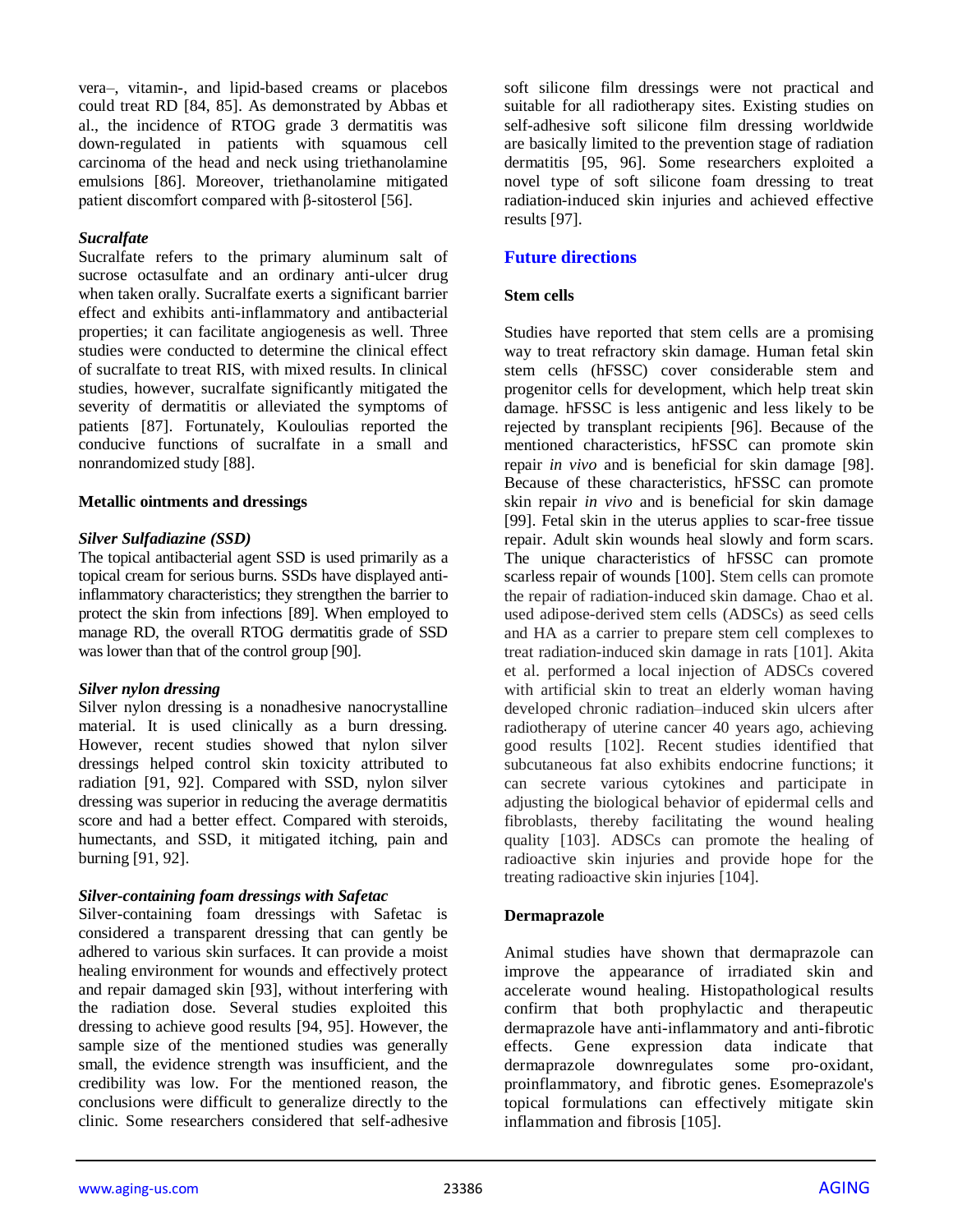#### **Subsequent research**

Given the mentioned information, bevacizumab as a novel type of drug to treat radiation brain injury exhibits a higher overall treatment efficiency, and it may be more in-depth thinking and exploration in the future. For instance, some patients may show the recurrence of edema after being administrated with bevacizumab. Thus, a question is raised that whether it is effective to be applied bevacizumab again. If the answer is yes, how should we grasp its optimal dosage and course of treatment? The mentioned research can be deepened.

## **Prognosis**

Patients' prognosis will be generally determined by several factors, primarily based on the degree of radiation damage of grade 1, 2, 3, or 4 and the associated comorbidities [8].

# **CONCLUSIONS**

In brief, RSI is a more common radiation therapy complication. This type of skin protection and care is of great significance. Generally accepted guidelines for necrotic tissue management, infection prevention and treatment, wound exudate management, and reassessment of treatment plans based on observation of wound progress should be conducted to treat fullthickness wounds resulting from delayed radiation injury. Patient education should consist of daily skin and wound care management and topical medications. More cost-effective protective measures exerting fewer side effects should be developed to effectively protect the interests of patients, ensure smooth chemotherapy, as well as improving the quality of life of patients.

# **CONFLICTS OF INTEREST**

The authors declare no conflicts of interest.

# **FUNDING**

Xiaojing Yang is the recipient of a grant from Shanghai Jiao Tong University Affiliated Sixth People's Hospital (contract grant number: ynlc201807) and a grant from Shanghai Municipal Health Commission (20184Y0229).

# **REFERENCES**

1. Brand RM, Epperly MW, Stottlemyer JM, Skoda EM, Gao X, Li S, Huq S, Wipf P, Kagan VE, Greenberger JS, Falo LD Jr. A topical mitochondria-targeted redoxcycling nitroxide mitigates oxidative stress-induced skin damage. J Invest Dermatol. 2017; 137:576–86.

<https://doi.org/10.1016/j.jid.2016.09.033> PMI[D:27794421](https://pubmed.ncbi.nlm.nih.gov/27794421)

- 2. Nystedt KE, Hill JE, Mitchell AM, Goodwin F, Rowe LA, Wong FL, Kind AL. The standardization of radiation skin care in British Columbia: a collaborative approach. Oncol Nurs Forum. 2005; 32:1199–205. <https://doi.org/10.1188/05.ONF.1199-1205> PMI[D:16270115](https://pubmed.ncbi.nlm.nih.gov/16270115)
- 3. Hymes SR, Strom EA, Fife C. Radiation dermatitis: clinical presentation, pathophysiology, and treatment 2006. J Am Acad Dermatol. 2006; 54:28–46. <https://doi.org/10.1016/j.jaad.2005.08.054> PMI[D:16384753](https://pubmed.ncbi.nlm.nih.gov/16384753)
- 4. Martin MT, Vulin A, Hendry JH. Human epidermal stem cells: role in adverse skin reactions and carcinogenesis from radiation. Mutat Res. 2016; 770:349–68. <https://doi.org/10.1016/j.mrrev.2016.08.004> PMI[D:27919341](https://pubmed.ncbi.nlm.nih.gov/27919341)
- 5. Zhang Y, Zhang S, Shao X. Topical agent therapy for prevention and treatment of radiodermatitis: a metaanalysis. Support Care Cancer. 2013; 21:1025–31. <https://doi.org/10.1007/s00520-012-1622-5> PMI[D:23064885](https://pubmed.ncbi.nlm.nih.gov/23064885)
- 6. Chamcheu JC, Siddiqui IA, Syed DN, Adhami VM, Liovic M, Mukhtar H. Keratin gene mutations in disorders of human skin and its appendages. Arch Biochem Biophys. 2011; 508:123–37. <https://doi.org/10.1016/j.abb.2010.12.019> PMI[D:21176769](https://pubmed.ncbi.nlm.nih.gov/21176769)
- 7. Jaschke W, Schmuth M, Trianni A, Bartal G. Radiationinduced skin injuries to patients: what the interventional radiologist needs to know. Cardiovasc Intervent Radiol. 2017; 40:1131–40. <https://doi.org/10.1007/s00270-017-1674-5> PMI[D:28497187](https://pubmed.ncbi.nlm.nih.gov/28497187)
- 8. Manna B, Cooper JS. Radiation Therapy Induced Skin Ulcer. In: StatPearls. Treasure Island (FL): StatPearls Publishing; 2020. PMID[: 29939541](https://pubmed.ncbi.nlm.nih.gov/29939541/)
- 9. Ryan JL. Ionizing radiation: the good, the bad, and the ugly. J Invest Dermatol. 2012; 132:985–93. <https://doi.org/10.1038/jid.2011.411> PMI[D:22217743](https://pubmed.ncbi.nlm.nih.gov/22217743)
- 10. Pandya JA, Srikant N, Boaz K, Manaktala N, Kapila SN, Yinti SR. Post-radiation changes in oral tissues - an analysis of cancer irradiation cases. South Asian J Cancer. 2014; 3:159–62. PMI[D:25136522](https://pubmed.ncbi.nlm.nih.gov/25136522)
- 11. Kryczka J, Boncela J. Leukocytes: the double-edged sword in fibrosis. Mediators Inflamm. 2015; 2015:652035. <https://doi.org/10.1155/2015/652035> PMI[D:26568664](https://pubmed.ncbi.nlm.nih.gov/26568664)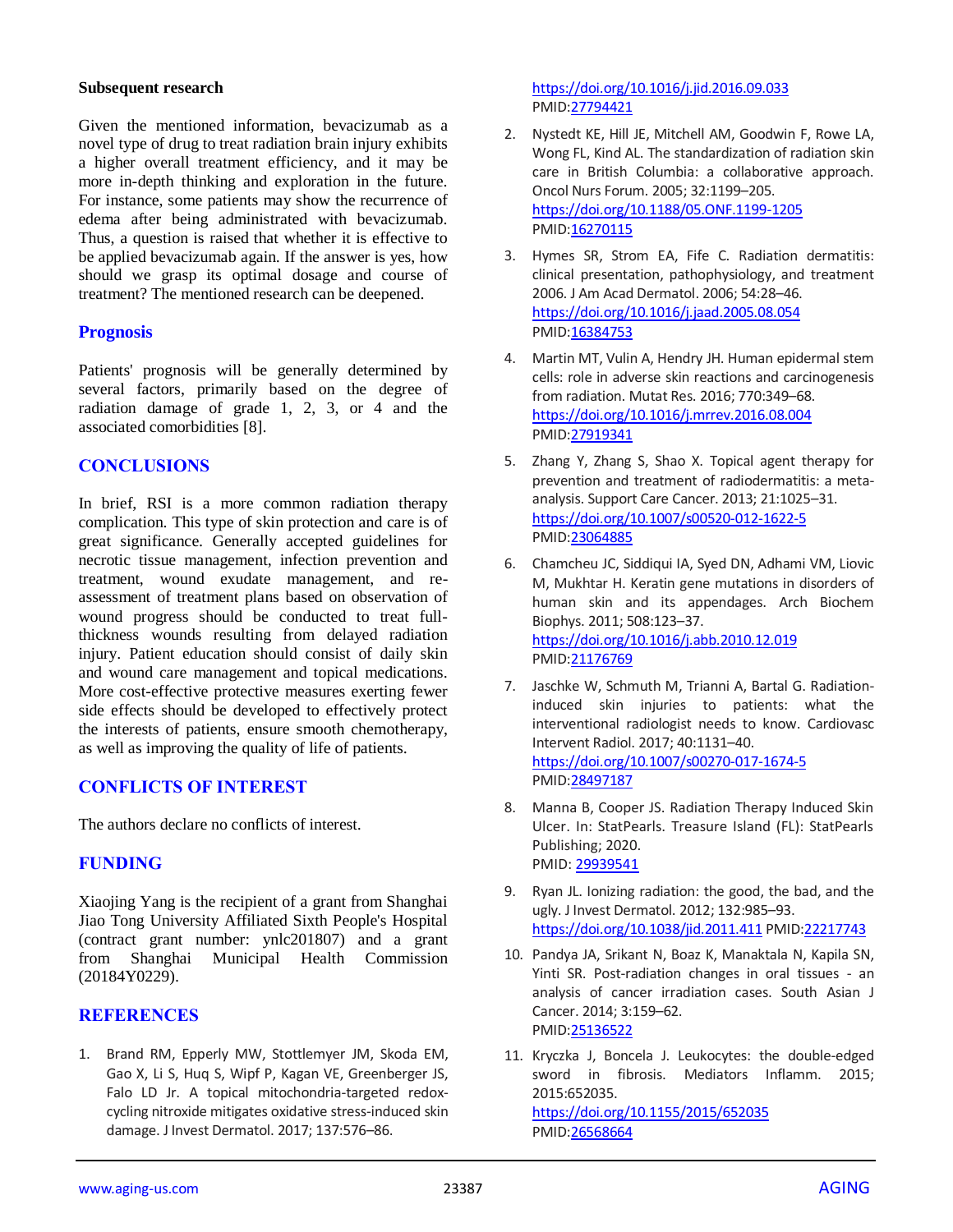- 12. Spałek M. Chronic radiation-induced dermatitis: challenges and solutions. Clin Cosmet Investig Dermatol. 2016; 9:473–82. <https://doi.org/10.2147/CCID.S94320> PMI[D:28003769](https://pubmed.ncbi.nlm.nih.gov/28003769)
- 13. Mancini ML, Sonis ST. Mechanisms of cellular fibrosis associated with cancer regimen-related toxicities. Front Pharmacol. 2014; 5:51. <https://doi.org/10.3389/fphar.2014.00051> PMID[:24734020](https://pubmed.ncbi.nlm.nih.gov/24734020)
- 14. Almendral JM, Sommer D, Macdonald-Bravo H, Burckhardt J, Perera J, Bravo R. Complexity of the early genetic response to growth factors in mouse fibroblasts. Mol Cell Biol. 1988; 8:2140–48. <https://doi.org/10.1128/mcb.8.5.2140> PMID[:2898731](https://pubmed.ncbi.nlm.nih.gov/2898731)
- 15. Darby IA, Hewitson TD. Fibroblast differentiation in wound healing and fibrosis. Int Rev Cytol. 2007; 257:143–79. [https://doi.org/10.1016/S0074-7696\(07\)57004-X](https://doi.org/10.1016/S0074-7696(07)57004-X) PMID[:17280897](https://pubmed.ncbi.nlm.nih.gov/17280897)
- 16. Guarino M, Tosoni A, Nebuloni M. Direct contribution of epithelium to organ fibrosis: epithelial-mesenchymal transition. Hum Pathol. 2009; 40:1365–76. <https://doi.org/10.1016/j.humpath.2009.02.020> PMID[:19695676](https://pubmed.ncbi.nlm.nih.gov/19695676)
- 17. Borthwick LA, Wynn TA, Fisher AJ. Cytokine mediated tissue fibrosis. Biochim Biophys Acta. 2013; 1832:1049–60. <https://doi.org/10.1016/j.bbadis.2012.09.014> PMID[:23046809](https://pubmed.ncbi.nlm.nih.gov/23046809)
- 18. Wynn TA, Ramalingam TR. Mechanisms of fibrosis: therapeutic translation for fibrotic disease. Nat Med. 2012; 18:1028–40. <https://doi.org/10.1038/nm.2807> PMID[:22772564](https://pubmed.ncbi.nlm.nih.gov/22772564)
- 19. Gallet P, Phulpin B, Merlin JL, Leroux A, Bravetti P, Mecellem H, Tran N, Dolivet G. Long-term alterations of cytokines and growth factors expression in irradiated tissues and relation with histological severity scoring. PLoS One. 2011; 6:e29399. <https://doi.org/10.1371/journal.pone.0029399> PMID[:22216271](https://pubmed.ncbi.nlm.nih.gov/22216271)
- 20. Yano H, Hamanaka R, Nakamura-Ota M, Zhang JJ, Matsuo N, Yoshioka H. Regulation of type I collagen expression by microRNA-29 following ionizing radiation. Radiat Environ Biophys. 2018; 57:41–54. <https://doi.org/10.1007/s00411-017-0723-4> PMID[:29230533](https://pubmed.ncbi.nlm.nih.gov/29230533)
- 21. Lu J, Zhong Y, Lin Z, Lin X, Chen Z, Wu X, Wang N, Zhang H, Huang S, Zhu Y, Wang Y, Lin S. Baicalin alleviates radiation-induced epithelial-mesenchymal transition of primary type II alveolar epithelial cells via TGF-β and ERK/GSK3β signaling pathways. Biomed Pharmacother. 2017; 95:1219–24.

<https://doi.org/10.1016/j.biopha.2017.09.037> PMI[D:28931214](https://pubmed.ncbi.nlm.nih.gov/28931214)

- 22. Horton JA, Li F, Chung EJ, Hudak K, White A, Krausz K, Gonzalez F, Citrin D. Quercetin inhibits radiationinduced skin fibrosis. Radiat Res. 2013; 180:205–15. <https://doi.org/10.1667/RR3237.1> PMID[:23819596](https://pubmed.ncbi.nlm.nih.gov/23819596)
- 23. Ma L, Wang X, Jia T, Wei W, Chua MS, So S. Tankyrase inhibitors attenuate Wnt/β-catenin signaling and inhibit growth of hepatocellular carcinoma cells. Oncotarget. 2015; 6:25390–401. <https://doi.org/10.18632/oncotarget.4455> PMI[D:26246473](https://pubmed.ncbi.nlm.nih.gov/26246473)
- 24. Xiao Y, Mo W, Jia H, Yu D, Qiu Y, Jiao Y, Zhu W, Koide H, Cao J, Zhang S. Ionizing radiation induces cutaneous lipid remolding and skin adipocytes confer protection against radiation-induced skin injury. J Dermatol Sci. 2020; 97:152–60.

<https://doi.org/10.1016/j.jdermsci.2020.01.009> PMI[D:32001116](https://pubmed.ncbi.nlm.nih.gov/32001116)

- 25. Spitz DR, Azzam EI, Li JJ, Gius D. Metabolic oxidation/reduction reactions and cellular responses to ionizing radiation: a unifying concept in stress response biology. Cancer Metastasis Rev. 2004; 23:311–22. <https://doi.org/10.1023/B:CANC.0000031769.14728.bc> PMI[D:15197331](https://pubmed.ncbi.nlm.nih.gov/15197331)
- 26. Kodiyan J, Amber KT. Topical antioxidants in radiodermatitis: a clinical review. Int J Palliat Nurs. 2015; 21:446–52. <https://doi.org/10.12968/ijpn.2015.21.9.446> PMI[D:26412275](https://pubmed.ncbi.nlm.nih.gov/26412275)
- 27. Cals-Grierson MM, Ormerod AD. Nitric oxide function in the skin. Nitric Oxide. 2004; 10:179–93. <https://doi.org/10.1016/j.niox.2004.04.005> PMI[D:15275864](https://pubmed.ncbi.nlm.nih.gov/15275864)
- 28. Alderton WK, Cooper CE, Knowles RG. Nitric oxide synthases: structure, function and inhibition. Biochem J. 2001; 357:593–615. <https://doi.org/10.1042/0264-6021:3570593> PMI[D:11463332](https://pubmed.ncbi.nlm.nih.gov/11463332)
- 29. Berbée M, Fu Q, Kumar KS, Hauer-Jensen M. Novel strategies to ameliorate radiation injury: a possible role for tetrahydrobiopterin. Curr Drug Targets. 2010; 11:1366–74. <https://doi.org/10.2174/1389450111009011366> PMI[D:20583982](https://pubmed.ncbi.nlm.nih.gov/20583982)
- 30. Pathak R, Pawar SA, Fu Q, Gupta PK, Berbée M, Garg S, Sridharan V, Wang W, Biju PG, Krager KJ, Boerma M, Ghosh SP, Cheema AK, et al. Characterization of transgenic gfrp knock-in mice: implications for tetrahydrobiopterin in modulation of normal tissue radiation responses. Antioxid Redox Signal. 2014; 20:1436–46.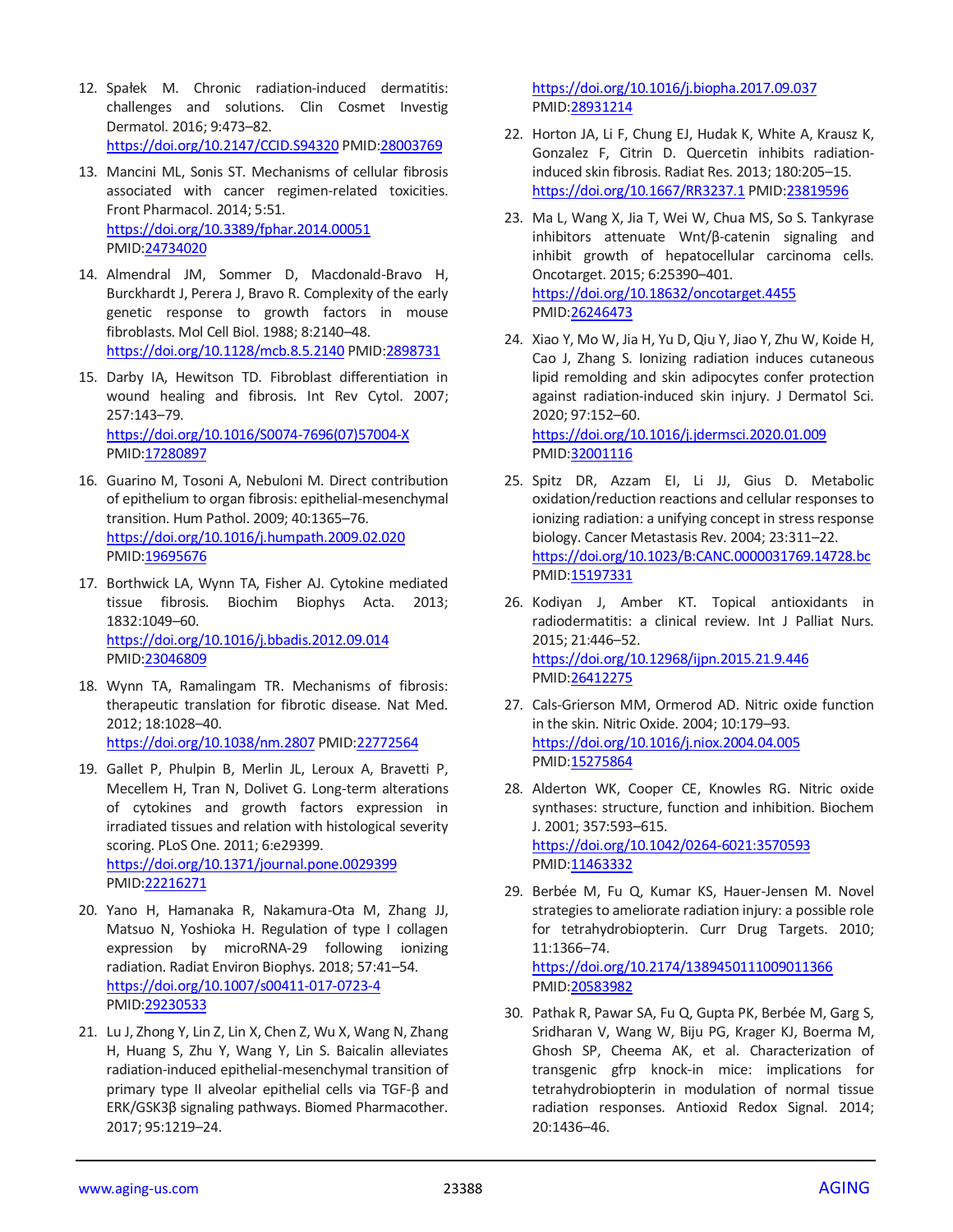<https://doi.org/10.1089/ars.2012.5025> PMID[:23521531](https://pubmed.ncbi.nlm.nih.gov/23521531)

- 31. Xue J, Yu C, Sheng W, Zhu W, Luo J, Zhang Q, Yang H, Cao H, Wang W, Zhou J, Wu J, Cao P, Chen M, et al. The Nrf2/GCH1/BH4 axis ameliorates radiation-induced skin injury by modulating the ROS cascade. J Invest Dermatol. 2017; 137:2059–68. <https://doi.org/10.1016/j.jid.2017.05.019> PMID[:28596000](https://pubmed.ncbi.nlm.nih.gov/28596000)
- 32. Yarnold J, Brotons MC. Pathogenetic mechanisms in radiation fibrosis. Radiother Oncol. 2010; 97:149–61. <https://doi.org/10.1016/j.radonc.2010.09.002> PMID[:20888056](https://pubmed.ncbi.nlm.nih.gov/20888056)
- 33. Dormand EL, Banwell PE, Goodacre TE. Radiotherapy and wound healing. Int Wound J. 2005; 2:112–27. <https://doi.org/10.1111/j.1742-4801.2005.00079.x> PMID[:16722862](https://pubmed.ncbi.nlm.nih.gov/16722862)
- 34. Zhou P, Streutker C, Borojevic R, Wang Y, Croitoru K. IL-10 modulates intestinal damage and epithelial cell apoptosis in T cell-mediated enteropathy. Am J Physiol Gastrointest Liver Physiol. 2004; 287:G599–604. <https://doi.org/10.1152/ajpgi.00063.2004> PMID[:15331352](https://pubmed.ncbi.nlm.nih.gov/15331352)
- 35. Roskoski R Jr. Vascular endothelial growth factor (VEGF) and VEGF receptor inhibitors in the treatment of renal cell carcinomas. Pharmacol Res. 2017; 120:116–32. <https://doi.org/10.1016/j.phrs.2017.03.010> PMID[:28330784](https://pubmed.ncbi.nlm.nih.gov/28330784)
- 36. Mitryayeva NA, Grebinyk LV, Uzlenkova NE. Influence of combined action of x-radiation and cyclooxygenase-2 - meloxivet inhibitor on vegf and pge-2 content in blood of rat-tumor carriers. Probl Radiac Med Radiobiol. 2019; 24:261–69. <https://doi.org/10.33145/2304-8336-2019-24-261-269> PMID[:31841472](https://pubmed.ncbi.nlm.nih.gov/31841472)
- 37. Soler R, Vianello A, Füllhase C, Wang Z, Atala A, Soker S, Yoo JJ, Koudywilliam J. Vascular therapy for radiation cystitis. Neurourol Urodyn. 2011; 30:428–34. <https://doi.org/10.1002/nau.21002> PMID[:21412823](https://pubmed.ncbi.nlm.nih.gov/21412823)
- 38. Dewerchin M, Carmeliet P. PlGF: a multitasking cytokine with disease-restricted activity. Cold Spring Harb Perspect Med. 2012; 2:a011056. <https://doi.org/10.1101/cshperspect.a011056> PMID[:22908198](https://pubmed.ncbi.nlm.nih.gov/22908198)
- 39. Akita S, Akino K, Imaizumi T, Hirano A. Basic fibroblast growth factor accelerates and improves second-degree burn wound healing. Wound Repair Regen. 2008; 16:635–41. <https://doi.org/10.1111/j.1524-475X.2008.00414.x> PMID[:19128258](https://pubmed.ncbi.nlm.nih.gov/19128258)
- 40. Riekstina U, Muceniece R, Cakstina I, Muiznieks I, Ancans J. Characterization of human skin-derived mesenchymal stem cell proliferation rate in different growth conditions. Cytotechnology. 2008; 58:153–62. <https://doi.org/10.1007/s10616-009-9183-2> PMI[D:19219561](https://pubmed.ncbi.nlm.nih.gov/19219561)
- 41. Akita S, Akino K, Tanaka K, Anraku K, Hirano A. A basic fibroblast growth factor improves lower extremity wound healing with a porcine-derived skin substitute. J Trauma. 2008; 64:809–15. <https://doi.org/10.1097/TA.0b013e31802c8247> PMI[D:18332828](https://pubmed.ncbi.nlm.nih.gov/18332828)
- 42. Matsuu-Matsuyama M, Nakashima M, Shichijo K, Okaichi K, Nakayama T, Sekine I. Basic fibroblast growth factor suppresses radiation-induced apoptosis and TP53 pathway in rat small intestine. Radiat Res. 2010; 174:52–61. <https://doi.org/10.1667/RR1802.1> PMID[:20681799](https://pubmed.ncbi.nlm.nih.gov/20681799)

43. Roy I, Fortin A, Larochelle M. The impact of skin washing with water and soap during breast irradiation: a randomized study. Radiother Oncol. 2001; 58:333–39. [https://doi.org/10.1016/s0167-8140\(00\)00322-4](https://doi.org/10.1016/s0167-8140(00)00322-4) PMI[D:11230896](https://pubmed.ncbi.nlm.nih.gov/11230896)

- 44. Bassetto F, Bosco G, Brambullo T, Kohlscheen E, Tocco Tussardi I, Vindigni V, Tiengo C. Hyperbaric oxygen therapy in plastic surgery practice: case series and literature overview. G Chir. 2019; 40:257–75. PMI[D:32011977](https://pubmed.ncbi.nlm.nih.gov/32011977)
- 45. Gilca M, Tiplica GS, Salavastru CM. Traditional and ethnobotanical dermatology practices in Romania and other Eastern European countries. Clin Dermatol. 2018; 36:338–52. <https://doi.org/10.1016/j.clindermatol.2018.03.008> PMI[D:29908576](https://pubmed.ncbi.nlm.nih.gov/29908576)
- 46. Pommier P, Gomez F, Sunyach MP, D'Hombres A, Carrie C, Montbarbon X. Phase III randomized trial of calendula officinalis compared with trolamine for the prevention of acute dermatitis during irradiation for breast cancer. J Clin Oncol. 2004; 22:1447–53. <https://doi.org/10.1200/JCO.2004.07.063> PMI[D:15084618](https://pubmed.ncbi.nlm.nih.gov/15084618)
- 47. Scalia S, Marchetti N, Bianchi A. Comparative evaluation of different co-antioxidants on the photochemical- and functional-stability of epigallocatechin-3-gallate in topical creams exposed to simulated sunlight. Molecules. 2013; 18:574–87. <https://doi.org/10.3390/molecules18010574> PMI[D:23292326](https://pubmed.ncbi.nlm.nih.gov/23292326)
- 48. Zhu W, Xu J, Ge Y, Cao H, Ge X, Luo J, Xue J, Yang H, Zhang S, Cao J. Epigallocatechin-3-gallate (EGCG) protects skin cells from ionizing radiation via heme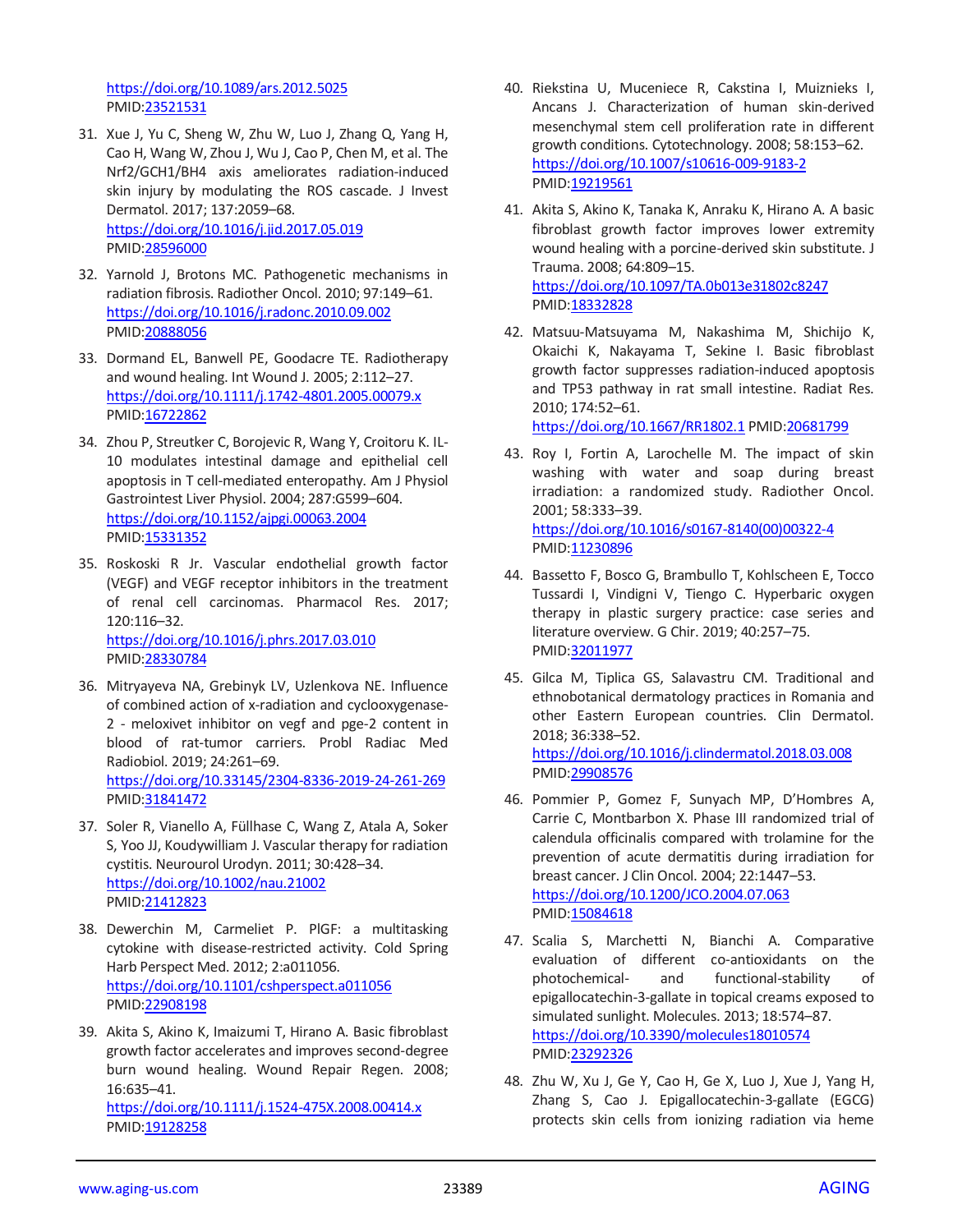oxygenase-1 (HO-1) overexpression. J Radiat Res. 2014; 55:1056–65.

<https://doi.org/10.1093/jrr/rru047> PMI[D:24968709](https://pubmed.ncbi.nlm.nih.gov/24968709)

- 49. Richi B, Kale RK, Tiku AB. Radio-modulatory effects of green tea catechin EGCG on pBR322 plasmid DNA and murine splenocytes against gamma-radiation induced damage. Mutat Res. 2012; 747:62–70. <https://doi.org/10.1016/j.mrgentox.2012.04.002> PMID[:22521723](https://pubmed.ncbi.nlm.nih.gov/22521723)
- 50. Zhu W, Jia L, Chen G, Zhao H, Sun X, Meng X, Zhao X, Xing L, Yu J, Zheng M. Epigallocatechin-3-gallate ameliorates radiation-induced acute skin damage in breast cancer patients undergoing adjuvant radiotherapy. Oncotarget. 2016; 7:48607–13. <https://doi.org/10.18632/oncotarget.9495> PMID[:27224910](https://pubmed.ncbi.nlm.nih.gov/27224910)
- 51. Surjushe A, Vasani R, Saple DG. Aloe vera: a short review. Indian J Dermatol. 2008; 53:163–66. <https://doi.org/10.4103/0019-5154.44785> PMID[:19882025](https://pubmed.ncbi.nlm.nih.gov/19882025)
- 52. Heggie S, Bryant GP, Tripcony L, Keller J, Rose P, Glendenning M, Heath J. A phase III study on the efficacy of topical aloe vera gel on irradiated breast tissue. Cancer Nurs. 2002; 25:442–51. <https://doi.org/10.1097/00002820-200212000-00007> PMID[:12464836](https://pubmed.ncbi.nlm.nih.gov/12464836)
- 53. Aggag ME, Yousef RT. Study of antimicrobial activity of chamomile oil. Planta Med. 1972; 22:140–44. <https://doi.org/10.1055/s-0028-1099596> PMID[:4628248](https://pubmed.ncbi.nlm.nih.gov/4628248)
- 54. Ferreira EB, Ciol MA, Vasques CI, Bontempo PS, Vieira NN, Silva LF, Avelino SR, Dos Santos MA, Dos Reis PE. Gel of chamomile vs. urea cream to prevent acute radiation dermatitis in patients with head and neck cancer: a randomized controlled trial. J Adv Nurs. 2016; 72:1926–34.

<https://doi.org/10.1111/jan.12955> PMID[:27020698](https://pubmed.ncbi.nlm.nih.gov/27020698)

- 55. Atiyeh BS, Dham R, Kadry M, Abdallah AF, Al-Oteify M, Fathi O, Samir A. Benefit-cost analysis of moist exposed burn ointment. Burns. 2002; 28:659–63. [https://doi.org/10.1016/s0305-4179\(02\)00075-x](https://doi.org/10.1016/s0305-4179(02)00075-x) PMID: 12417161
- 56. Geara FB, Eid T, Zouain N, Thebian R, Andraos T, Chehab C, Ramia P, Youssef B, Zeidan YH. Randomized, prospective, open-label phase III trial comparing mebo ointment with biafine cream for the management of acute dermatitis during radiotherapy for breast cancer. Am J Clin Oncol. 2018; 41:1257–62.

<https://doi.org/10.1097/COC.0000000000000460> PMID[:29889137](https://pubmed.ncbi.nlm.nih.gov/29889137)

57. Aubertin A. Vitamin C: how it may protect against cancer is unclear. J Natl Cancer Inst. 1991; 83:396–97.

<https://doi.org/10.1093/jnci/83.6.396> PMI[D:1999846](https://pubmed.ncbi.nlm.nih.gov/1999846)

- 58. Pinnix C, Perkins GH, Strom EA, Tereffe W, Woodward W, Oh JL, Arriaga L, Munsell MF, Kelly P, Hoffman KE, Smith BD, Buchholz TA, Yu TK. Topical hyaluronic acid vs. standard of care for the prevention of radiation dermatitis after adjuvant radiotherapy for breast cancer: single-blind randomized phase III clinical trial. Int J Radiat Oncol Biol Phys. 2012; 83:1089–94. <https://doi.org/10.1016/j.ijrobp.2011.09.021> PMI[D:22172912](https://pubmed.ncbi.nlm.nih.gov/22172912)
- 59. Liguori V, Guillemin C, Pesce GF, Mirimanoff RO, Bernier J. Double-blind, randomized clinical study comparing hyaluronic acid cream to placebo in patients treated with radiotherapy. Radiother Oncol. 1997; 42:155–61. [https://doi.org/10.1016/s0167-8140\(96\)01882-8](https://doi.org/10.1016/s0167-8140(96)01882-8)

PMI[D:9106924](https://pubmed.ncbi.nlm.nih.gov/9106924)

- 60. Haubner F, Ohmann E, Pohl F, Strutz J, Gassner HG. Wound healing after radiation therapy: review of the literature. Radiat Oncol. 2012; 7:162. <https://doi.org/10.1186/1748-717X-7-162> PMI[D:23006548](https://pubmed.ncbi.nlm.nih.gov/23006548)
- 61. Shiraha H, Glading A, Gupta K, Wells A. IP-10 inhibits epidermal growth factor-induced motility by decreasing epidermal growth factor receptor-mediated calpain activity. J Cell Biol. 1999; 146:243–54. <https://doi.org/10.1083/jcb.146.1.243> PMID[:10402474](https://pubmed.ncbi.nlm.nih.gov/10402474)
- 62. Hong JP, Jung HD, Kim YW. Recombinant human epidermal growth factor (EGF) to enhance healing for diabetic foot ulcers. Ann Plast Surg. 2006; 56:394–98. <https://doi.org/10.1097/01.sap.0000198731.12407.0c> PMI[D:16557070](https://pubmed.ncbi.nlm.nih.gov/16557070)
- 63. Kang HC, Ahn SD, Choi DH, Kang MK, Chung WK, Wu HG. The safety and efficacy of EGF-based cream for the prevention of radiotherapy-induced skin injury: results from a multicenter observational study. Radiat Oncol J. 2014; 32:156–62.

<https://doi.org/10.3857/roj.2014.32.3.156> PMI[D:25324987](https://pubmed.ncbi.nlm.nih.gov/25324987)

- 64. Cioffi WG Jr, Burleson DG, Jordan BS, Becker WK, McManus WF, Mason AD Jr, Pruitt BA Jr. Effects of granulocyte-macrophage colony-stimulating factor in burn patients. Arch Surg. 1991; 126:74–79. [https://doi.org/10.1001/archsurg.1991.014102500800](https://doi.org/10.1001/archsurg.1991.01410250080013) [13](https://doi.org/10.1001/archsurg.1991.01410250080013) PMI[D:1845929](https://pubmed.ncbi.nlm.nih.gov/1845929)
- 65. Kouvaris JR, Kouloulias VE, Plataniotis GA, Kokakis JD, Vlahos LJ. Topical granulocyte-macrophage colonystimulating factor for radiation dermatitis of the vulva. Br J Dermatol. 2001; 144:646–47. <https://doi.org/10.1046/j.1365-2133.2001.04115.x> PMID: 11260045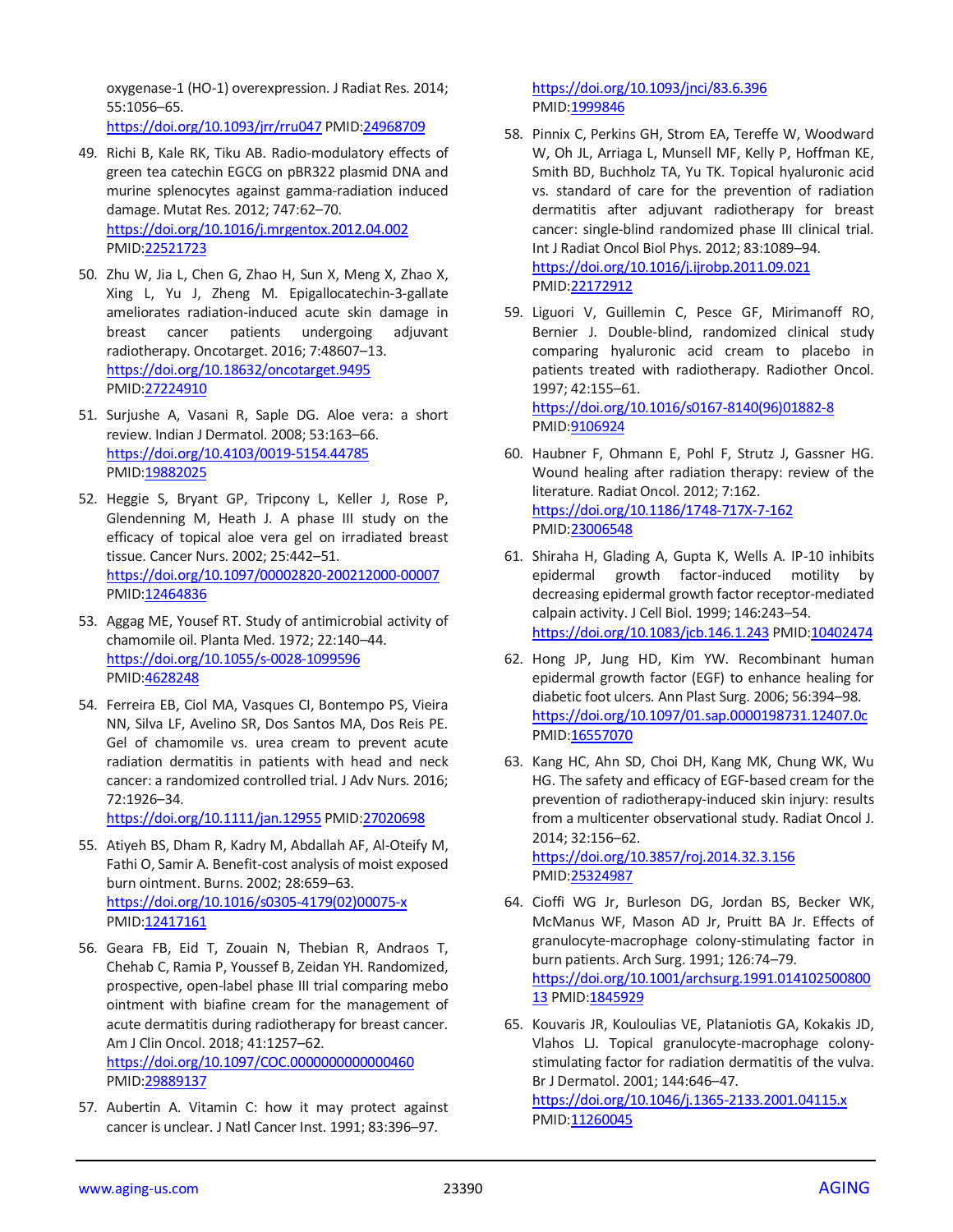66. Kumar D, Yalamanchali S, New J, Parsel S, New N, Holcomb A, Gunewardena S, Tawfik O, Lominska C, Kimler BF, Anant S, Kakarala K, Tsue T, et al. Development and characterization of an in vitro model for radiation-induced fibrosis. Radiat Res. 2018; 189:326–36.

<https://doi.org/10.1667/RR14926.1> PMI[D:29351058](https://pubmed.ncbi.nlm.nih.gov/29351058)

67. Wong RK, Bensadoun RJ, Boers-Doets CB, Bryce J, Chan A, Epstein JB, Eaby-Sandy B, Lacouture ME. Clinical practice guidelines for the prevention and treatment of acute and late radiation reactions from the MASCC skin toxicity study group. Support Care Cancer. 2013; 21:2933–48. <https://doi.org/10.1007/s00520-013-1896-2>

PMID[:23942595](https://pubmed.ncbi.nlm.nih.gov/23942595)

- 68. Singhal M, Del Río-Sancho S, Sonaje K, Kalia YN. Fractional laser ablation for the cutaneous delivery of triamcinolone acetonide from cryomilled polymeric microparticles: creating intraepidermal drug depots. Mol Pharm. 2016; 13:500–11. <https://doi.org/10.1021/acs.molpharmaceut.5b00711> PMID[:26731121](https://pubmed.ncbi.nlm.nih.gov/26731121)
- 69. Lee J, Jang H, Park S, Myung H, Kim K, Kim H, Jang WS, Lee SJ, Myung JK, Shim S. Platelet-rich plasma activates AKT signaling to promote wound healing in a mouse model of radiation-induced skin injury. J Transl Med. 2019; 17:295. <https://doi.org/10.1186/s12967-019-2044-7>

PMID[:31462256](https://pubmed.ncbi.nlm.nih.gov/31462256)

- 70. Wei J, Wang H, Wang H, Wang B, Meng L, Xin Y, Jiang X. The role of NLRP3 inflammasome activation in radiation damage. Biomed Pharmacother. 2019; 118:109217. <https://doi.org/10.1016/j.biopha.2019.109217> PMID[:31302424](https://pubmed.ncbi.nlm.nih.gov/31302424)
- 71. Su L, Wang Z, Huang F, Lan R, Chen X, Han D, Zhang L, Zhang W, Hong J. 18β-glycyrrhetinic acid mitigates radiation-induced skin damage via NADPH oxidase/ROS/p38MAPK and NF-κB pathways. Environ Toxicol Pharmacol. 2018; 60:82–90. <https://doi.org/10.1016/j.etap.2018.04.012> PMID[:29677640](https://pubmed.ncbi.nlm.nih.gov/29677640)
- 72. Kim Y, Lee J, Kim J, Choi CW, Hwang YI, Kang JS, Lee WJ. The pathogenic role of interleukin-22 and its receptor during UVB-induced skin inflammation. PLoS One. 2017; 12:e0178567. <https://doi.org/10.1371/journal.pone.0178567> PMID[:28558005](https://pubmed.ncbi.nlm.nih.gov/28558005)
- 73. Gerber SA, Cummings RJ, Judge JL, Barlow ML, Nanduri J, Johnson DE, Palis J, Pentland AP, Lord EM, Ryan JL. Interleukin-12 preserves the cutaneous physical and immunological barrier after radiation exposure. Radiat Res. 2015; 183:72–81.

<https://doi.org/10.1667/RR13802.1> PMI[D:25564716](https://pubmed.ncbi.nlm.nih.gov/25564716)

74. Kumar Soni S, Basu M, Agrawal P, Bhatnagar A, Chhillar N. Evaluation of gamma radiation-induced biochemical changes in skin for dose assesment: a study on small experimental animals. Disaster Med Public Health Prep. 2019; 13:197–202.

<https://doi.org/10.1017/dmp.2018.16> PMI[D:29792236](https://pubmed.ncbi.nlm.nih.gov/29792236)

- 75. Yücel S, Şahin B, Güral Z, Olgaç V, Aksu G, Ağaoğlu F, Sağlam E, Aslay I, Darendeliler E. Impact of superoxide dismutase-gliadin on radiation-induced fibrosis: an experimental study. In Vivo. 2016; 30:451–56. PMI[D:27381608](https://pubmed.ncbi.nlm.nih.gov/27381608)
- 76. Doctrow SR, Lopez A, Schock AM, Duncan NE, Jourdan MM, Olasz EB, Moulder JE, Fish BL, Mäder M, Lazar J, Lazarova Z. A synthetic superoxide dismutase/catalase mimetic EUK-207 mitigates radiation dermatitis and promotes wound healing in irradiated rat skin. J Invest Dermatol. 2013; 133:1088–96.

<https://doi.org/10.1038/jid.2012.410> PMI[D:23190879](https://pubmed.ncbi.nlm.nih.gov/23190879)

- 77. Lessmann H, Uter W, Schnuch A, Geier J. Skin sensitizing properties of the ethanolamines mono-, di-, and triethanolamine. Data analysis of a multicentre surveillance network (IVDK) and review of the literature. Contact Dermatitis. 2009; 60:243–55. <https://doi.org/10.1111/j.1600-0536.2009.01506.x> PMI[D:19397616](https://pubmed.ncbi.nlm.nih.gov/19397616)
- 78. Haruna F, Lipsett A, Marignol L. Topical management of acute radiation dermatitis in breast cancer patients: a systematic review and meta-analysis. Anticancer Res. 2017; 37:5343–53. <https://doi.org/10.21873/anticanres.11960> PMI[D:28982842](https://pubmed.ncbi.nlm.nih.gov/28982842)
- 79. Ho AY, Olm-Shipman M, Zhang Z, Siu CT, Wilgucki M, Phung A, Arnold BB, Porinchak M, Lacouture M, McCormick B, Powell SN, Gelblum DY. A randomized trial of mometasone furoate 0.1% to reduce high-grade acute radiation dermatitis in breast cancer patients receiving postmastectomy radiation. Int J Radiat Oncol Biol Phys. 2018; 101:325–33. <https://doi.org/10.1016/j.ijrobp.2018.02.006>

PMI[D:29726361](https://pubmed.ncbi.nlm.nih.gov/29726361)

- 80. Khattri S, Zandman-Goddard G. Statins and autoimmunity. Immunol Res. 2013; 56:348–57. <https://doi.org/10.1007/s12026-013-8409-8> PMI[D:23572428](https://pubmed.ncbi.nlm.nih.gov/23572428)
- 81. Asai J, Takenaka H, Hirakawa S, Sakabe J, Hagura A, Kishimoto S, Maruyama K, Kajiya K, Kinoshita S, Tokura Y, Katoh N. Topical simvastatin accelerates wound healing in diabetes by enhancing angiogenesis and lymphangiogenesis. Am J Pathol. 2012; 181:2217–24.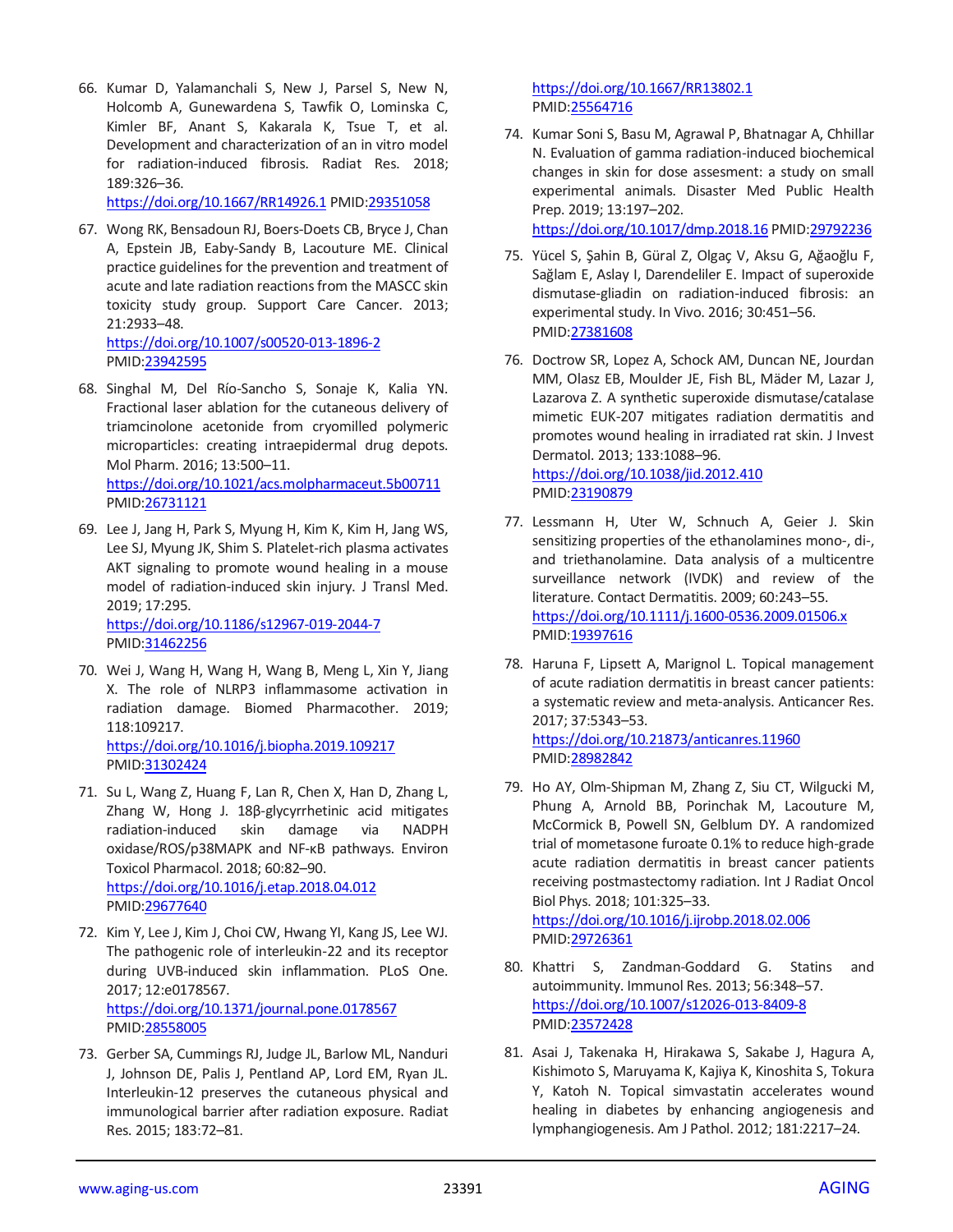<https://doi.org/10.1016/j.ajpath.2012.08.023> PMID[:23138019](https://pubmed.ncbi.nlm.nih.gov/23138019)

- 82. Ghasemi A, Ghashghai Z, Akbari J, Yazdani-Charati J, Salehifar E, Hosseinimehr SJ. Topical atorvastatin 1% for prevention of skin toxicity in patients receiving radiation therapy for breast cancer: a randomized, double-blind, placebo-controlled trial. Eur J Clin Pharmacol. 2019; 75:171–78. <https://doi.org/10.1007/s00228-018-2570-x> PMID[:30291370](https://pubmed.ncbi.nlm.nih.gov/30291370)
- 83. Coulomb B, Friteau L, Dubertret L. Biafine applied on human epidermal wounds is chemotactic for macrophages and increases the IL-1/IL-6 ratio. Skin Pharmacol. 1997; 10:281–87. <https://doi.org/10.1159/000211516> PMI[D:9449167](https://pubmed.ncbi.nlm.nih.gov/9449167)
- 84. Elliott EA, Wright JR, Swann RS, Nguyen-Tân F, Takita C, Bucci MK, Garden AS, Kim H, Hug EB, Ryu J, Greenberg M, Saxton JP, Ang K, Berk L, and Radiation Therapy Oncology Group Trial 99-13. Phase III trial of an emulsion containing trolamine for the prevention of radiation dermatitis in patients with advanced squamous cell carcinoma of the head and neck: results of radiation therapy oncology group trial 99-13. J Clin Oncol. 2006; 24:2092–97. <https://doi.org/10.1200/JCO.2005.04.9148>

PMID[:16648511](https://pubmed.ncbi.nlm.nih.gov/16648511)

85. Gosselin TK, Schneider SM, Plambeck MA, Rowe K. A prospective randomized, placebo-controlled skin care study in women diagnosed with breast cancer undergoing radiation therapy. Oncol Nurs Forum. 2010; 37:619–26. <https://doi.org/10.1188/10.ONF.619-626>

PMID[:20797953](https://pubmed.ncbi.nlm.nih.gov/20797953)

- 86. Abbas H, Bensadoun RJ. Trolamine emulsion for the prevention of radiation dermatitis in patients with squamous cell carcinoma of the head and neck. Support Care Cancer. 2012; 20:185–90. <https://doi.org/10.1007/s00520-011-1110-3> PMID[:21340657](https://pubmed.ncbi.nlm.nih.gov/21340657)
- 87. Wells M, Macmillan M, Raab G, MacBride S, Bell N, MacKinnon K, MacDougall H, Samuel L, Munro A. Does aqueous or sucralfate cream affect the severity of erythematous radiation skin reactions? A randomised controlled trial. Radiother Oncol. 2004; 73:153–62. <https://doi.org/10.1016/j.radonc.2004.07.032> PMID[:15542162](https://pubmed.ncbi.nlm.nih.gov/15542162)
- 88. Kouloulias V, Asimakopoulos C, Tolia M, Filippou G, Platoni K, Dilvoi M, Beli I, Georgakopoulos J, Patatoukas G, Kelekis N. Sucralfate gel as a radioprotector against radiation induced dermatitis in a hypo-fractionated schedule: a non-randomized study. Hippokratia. 2013; 17:126–29. PMID[:24376316](https://pubmed.ncbi.nlm.nih.gov/24376316)

89. Shanmugasundaram N, Uma TS, Ramyaa Lakshmi TS, Babu M. Efficiency of controlled topical delivery of silver sulfadiazine in infected burn wounds. J Biomed Mater Res A. 2009; 89:472–82. <https://doi.org/10.1002/jbm.a.31997> PMID[:18431769](https://pubmed.ncbi.nlm.nih.gov/18431769)

90. Hemati S, Asnaashari O, Sarvizadeh M, Motlagh BN, Akbari M, Tajvidi M, Gookizadeh A. Topical silver sulfadiazine for the prevention of acute dermatitis during irradiation for breast cancer. Support Care Cancer. 2012; 20:1613–18. <https://doi.org/10.1007/s00520-011-1250-5> PMI[D:22006502](https://pubmed.ncbi.nlm.nih.gov/22006502)

- 91. Niazi TM, Vuong T, Azoulay L, Marijnen C, Bujko K, Nasr E, Lambert C, Duclos M, Faria S, David M, Cummings B. Silver clear nylon dressing is effective in preventing radiation-induced dermatitis in patients with lower gastrointestinal cancer: results from a phase III study. Int J Radiat Oncol Biol Phys. 2012; 84:e305–10. <https://doi.org/10.1016/j.ijrobp.2012.03.062> PMI[D:22652101](https://pubmed.ncbi.nlm.nih.gov/22652101)
- 92. Aquino-Parsons C, Lomas S, Smith K, Hayes J, Lew S, Bates AT, Macdonald AG. Phase III study of silver leaf nylon dressing vs standard care for reduction of inframammary moist desquamation in patients undergoing adjuvant whole breast radiation therapy. J Med Imaging Radiat Sci. 2010; 41:215–21. <https://doi.org/10.1016/j.jmir.2010.08.005> PMI[D:31051882](https://pubmed.ncbi.nlm.nih.gov/31051882)
- 93. Davies P, McCarty S, Hamberg K. Silver-containing foam dressings with safetac: a review of the scientific and clinical data. J Wound Care. 2017; 26:S1–32. <https://doi.org/10.12968/jowc.2017.26.Sup6a.S1> PMI[D:28594320](https://pubmed.ncbi.nlm.nih.gov/28594320)
- 94. Møller PK, Olling K, Berg M, Habæk I, Haislund B, Iversen AM, Ewertz M, Lorenzen EL, Brink C. Breast cancer patients report reduced sensitivity and pain using a barrier film during radiotherapy - a Danish intra-patient randomized multicentre study. Tech Innov Patient Support Radiat Oncol. 2018; 7:20–25. <https://doi.org/10.1016/j.tipsro.2018.05.004> PMI[D:32095578](https://pubmed.ncbi.nlm.nih.gov/32095578)
- 95. Wooding H, Yan J, Yuan L, Chyou TY, Gao S, Ward I, Herst PM. The effect of mepitel film on acute radiation-induced skin reactions in head and neck cancer patients: a feasibility study. Br J Radiol. 2018; 91:20170298.

<https://doi.org/10.1259/bjr.20170298> PMI[D:29072852](https://pubmed.ncbi.nlm.nih.gov/29072852)

96. Wan BA, Chan S, Herst P, Yee C, Popovic M, Lee J, Lam H, Pon K, Aljabri S, Soliman H, Wronski M, Chow E. Mepitel film and mepilex lite for the prophylaxis and treatment of skin toxicities from breast radiation. Breast. 2019; 46:87–89.